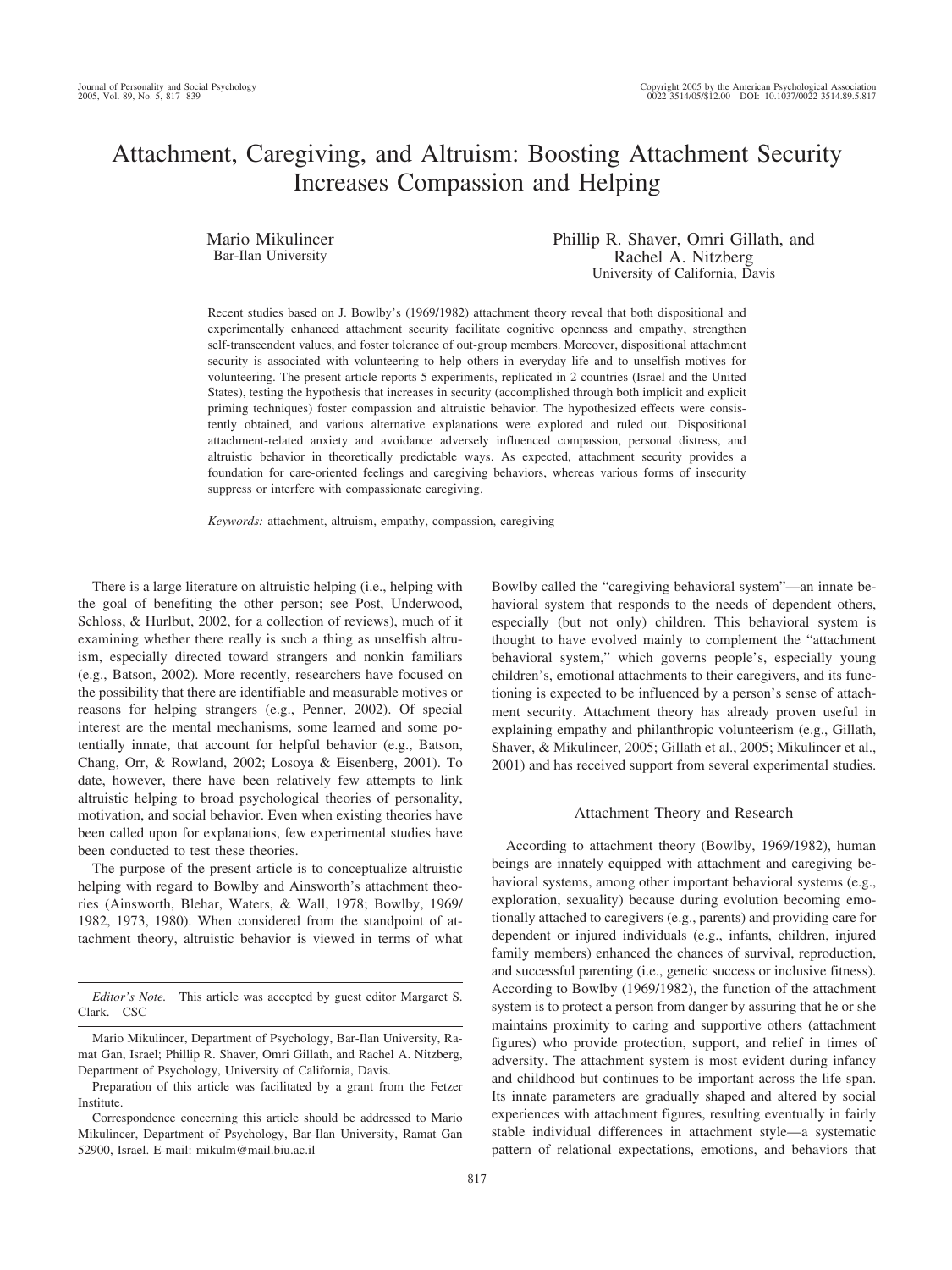results from a particular attachment history (Fraley & Shaver, 2000; Hazan & Shaver, 1987).

Research, beginning with Ainsworth et al. (1978) and continuing through recent studies by social and personality psychologists (reviewed by Mikulincer & Shaver, 2003), indicates that major individual differences in attachment style can be measured along two orthogonal dimensions, attachment-related avoidance and attachment-related anxiety (Brennan, Clark, & Shaver, 1998). A person's position on the avoidance (or avoidant-attachment) dimension indicates the extent to which he or she distrusts relationship partners' goodwill and strives to maintain behavioral independence and emotional distance from partners. A person's position on the anxiety (or anxious-attachment) dimension indicates the degree to which he or she worries that a partner will not be available and responsive in times of need. People who score low on these two dimensions are said to be securely attached or to have a secure attachment style.

Since the mid-1980s, scores of studies have shown that a person's attachment style, assessed with fairly simple, twodimensional self-report measures, is a powerful predictor of various psychological phenomena including self- and social schemas, self-regulation of stress and emotion, the quality of relationships with romantic or marital partners, sexual motivation, and reactions to relationship breakup or loss (see Mikulincer & Shaver, 2003; Shaver & Clark, 1994; Shaver & Hazan, 1993, for extensive reviews). Attachment security (i.e., relatively low scores on the avoidance and anxiety dimensions) is related to positive conceptions of self and others, curiosity and interest in exploration, cognitive openness and information-processing flexibility, relationship commitment, and relationship satisfaction (e.g., Bartholomew & Horowitz, 1991; Collins & Read, 1990; J. A. Feeney, 2002; Mikulincer, 1997).

# The Caregiving System and Its Interplay With the Attachment System

According to Bowlby (1969/1982), the caregiving system is designed to provide protection and support to others who are either chronically dependent or temporarily in need. It is inherently altruistic in nature, being aimed at the alleviation of others' distress, although the system itself presumably evolved because it increased the inclusive fitness of individuals by making it more likely that children and tribe members with whom the individual shared genes would survive and reproduce (Hamilton, 1964). Within attachment theory, the caregiving system provides an entrée to the study of compassion and altruism; moreover, understanding this system provides a foundation for devising ways of increasing people's compassion and effective altruism.

*Caregiving* refers to a broad array of behaviors that complement a relationship partner's attachment behaviors or signals of need. The set goal of such behaviors is reduction of the partner's suffering (which Bowlby, 1969/1982, called providing a "safe haven") or fostering the partner's growth and development (which Bowlby called providing a "secure base" for exploration). The key mechanism for achieving these goals is the adoption of what Batson (1991) called an empathic stance toward others' suffering—taking the perspective of the distressed person to sensitively and effectively help him or her reduce suffering and distress. That is, the caregiving system is focused on the other's welfare and therefore directs attention to the other's distress rather than to one's own emotional state. In its prototypical form—that is, in the parent– child relationship—the set goal of the child's attachment system (proximity that fosters protection, reduces distress, increases safety, and establishes a secure base) is also the aim of the parent's caregiving system. Extending this conceptualization to the broader realm of compassion and altruism, one can view the caregiving system as being activated by the presence of a distressed person, even a stranger in need, and its aim as being to alter the needy person's condition until signs of increased safety, wellbeing, and security are evident.

Beyond explaining this complementarity between the support seeker's attachment system and the support provider's caregiving system, Bowlby (1969/1982) also conceptualized the interplay between these two systems within the mind of a potential support provider. Just as Ainsworth et al. (1978) argued that a child's exploration system is inhibited or distorted by an urgent need for attachment security in strange or threatening situations, we (Gillath, Shaver, & Mikulincer, 2005) and others (e.g., B. C. Feeney & Collins, 2001) have argued that the altruistic, innate tendency to attend empathically to others' distress and provide care when needed can be interfered with, suppressed, or overridden by attachment insecurity. Under conditions of threat, adults often think first of turning to others for support and comfort rather than providing support to others. At such times they are likely to be so focused on their own needs that they lack the mental resources necessary to attend empathically to others' distress and to engage in altruistic behavior. Only when relief is attained and a sense of security is restored can many people easily direct attention and energy to other behavioral systems, such as caregiving. Only a relatively secure person can easily perceive others not only as sources of security and support, but also as suffering human beings who have important needs and therefore deserve support.

In short, the aim of the caregiving system is more likely to become salient and be realized in behavior when a person is secure enough to allow for an empathic focus on someone else's needs. This ability to help others is a consequence of having witnessed and benefited from good care provided by one's own attachment figures, which both increases one's sense of security and provides models of good caregiving (Collins & Feeney, 2000; Kunce & Shaver, 1994). Furthermore, the sense of attachment security reduces needs for self-protection and self-enhancement (Mikulincer & Shaver, 2005) and allows a person to shift resources to other behavioral systems, including caregiving, and to take the other's perspective (Mikulincer et al., 2002)—the key mechanism underlying altruistic helping (Batson, 1991, 2002). According to our current understanding of the process, attachment security does not activate the caregiving system directly but rather provides a solid and stable psychological foundation for a form of empathy that is not overwhelmed by others' suffering or threatened by the interdependence entailed by caregiving. In other words, attachment security facilitates helping behavior that is truly aimed at benefiting another person even when there is no egoistic reason for helping.

Attachment theory can also explain cases in which people fail to behave truly altruistically. Theoretically, we expect attachmentrelated insecurities to interfere with altruistic helping. Attachmentanxious individuals tend to focus more on their own distress and need for greater attachment security (Collins & Read, 1994). These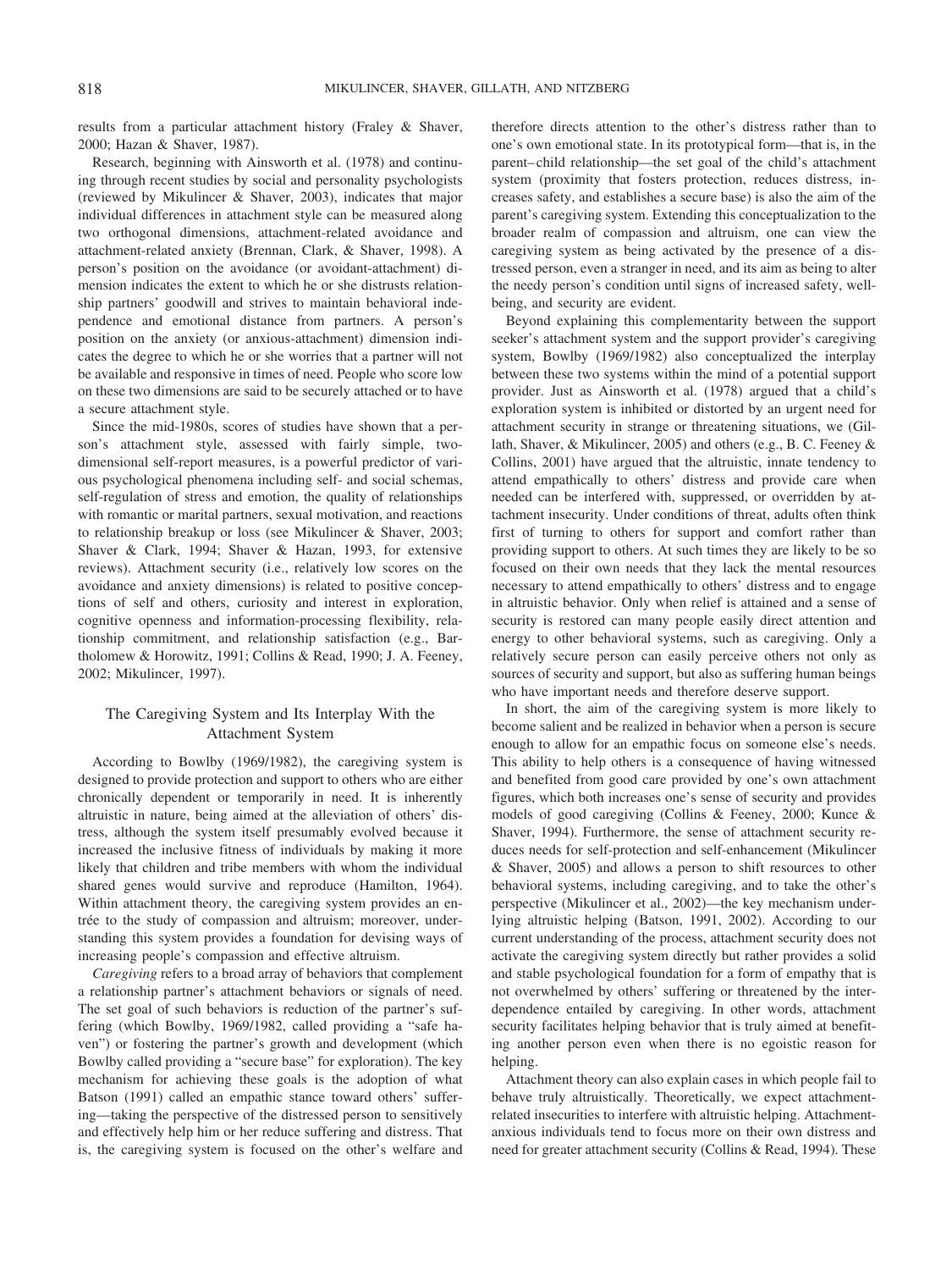concerns may draw mental resources away from taking the perspective of a distressed person and engaging in altruistic behavior. Attachment-avoidant individuals tend to be uncomfortable with closeness and interdependence and more cynical and disapproving in response to other people's signals of vulnerability, weakness, and need (Collins & Read, 1994). Obviously, these dispositions might well interfere with compassion and altruism.

This does not mean, however, that anxious and avoidant people, although both are conceptualized in attachment theory as insecure, will react in the same way to another person's distress. In a number of studies, Batson (1991) found that lack of helpful, altruistic behavior can be due either to lack of empathy and a prosocial orientation toward other people or to what he called "personal distress," a form of self-focused worry and discomfort that is not easily translated into effective helping. On the basis of attachment theory and previous research (e.g., Gillath, Shaver & Mikulincer, 2005), we expected people who score high on attachment avoidance to distance themselves from others' suffering, resulting in decreased empathy and altruistic helping. In contrast, we expected people who score high on attachment anxiety to worry about their own personal distress and desire for social acceptance, which might sometimes cause them to seem upset about others' suffering without their distress resulting in effective caregiving.

Attachment theory is also a useful framework for explaining cases in which people endorse egoistic motives for helping or not helping. There is clear evidence that helping behavior is not always guided by other-oriented, altruistic motives but can also be governed by egoistic motives such as enhancing one's own mood, relieving one's own distress, and protecting one's personally valuable close relationships (Cialdini et al., 1987, 1997; Smith, Keating, & Stotland, 1982). Theoretically, we expected attachment insecurities, mainly along the attachment-avoidance dimension, to favor the endorsement of egoistic motives for helping. For avoidant persons, who are not able to deal directly or symbolically with pain or distress and tend to engage in defensive maneuvers aimed at maintaining positive mood and protecting or enhancing their fragile self-esteem (Mikulincer & Shaver, 2003), helping others could be viewed as one possible route to feeling better about themselves. Therefore, when such a payoff is salient, they would be eager to help with the ultimate goal of benefiting themselves. When no egoistic payoff is salient, avoidant persons would not have a reason to help and would distance themselves from others' suffering.

There is extensive evidence that attachment security is associated with responsive and sensitive care for relationship partners. For example, secure mothers are more caring and supportive in interactions with their children than insecure mothers (e.g., Crowell & Feldman, 1991; Rholes, Simpson, & Blakely, 1995). Secure individuals are also more sensitive to romantic partners' needs and describe themselves as more likely to provide emotional support to their distressed partners (e.g., J. A. Feeney, 1996; J. A. Feeney & Hohaus, 2001; Kunce & Shaver, 1994). Their self-reports are corroborated by partners' reports. Moreover, self-report findings have been bolstered by observational studies in which dating couples were videotaped while one partner waited to undergo a stressful experience (e.g., B. C. Feeney & Collins, 2001; Simpson, Rholes, & Nelligan, 1992; Simpson, Rholes, Orina, & Grich, 2002). More secure participants in those studies spontaneously offered more support to their distressed partners. Similar findings outside the romantic domain were reported by Soerensen, Webster, and Roggman (2002), who found that attachment security predicted preparation to care for older relatives.

Research also indicates that attachment security is associated with compassionate responses to needy strangers. In a study of preschoolers, for example, Kestenbaum, Farber, and Sroufe (1989) found a positive association between secure attachment to mother and empathic responses to other children who were suffering. In a conceptually similar study of adults, Westmaas and Silver (2001) found that adults who scored high on attachment avoidance behaved less supportively toward a person with cancer than participants who scored low on this dimension. In addition, participants who scored high on attachment anxiety reported greater discomfort while interacting with the person with cancer than participants who scored low on this dimension. Recently, Gillath et al. (2005) examined associations between attachment style and volunteerism (long-term, planned, pro-social behavior, especially behavior intended to benefit strangers; Penner, 2002). In two studies conducted in three countries (Israel, the Netherlands, and the United States), we found that attachment insecurities were negatively correlated with volunteer activities and positively correlated with egoistic motives for volunteering.

There is also evidence that contextual, laboratory-induced augmentation of a person's sense of attachment security increases empathy and prosocial attitudes. For example, Mikulincer and Shaver (2001) reported that subliminal or supraliminal activation of attachment-security representations (thoughts of feeling comforted and reassured by attachment figures during times of stress) increased people's willingness to interact with out-group members. In another set of studies (Mikulincer et al., 2003), an experimentally boosted sense of security increased the endorsement of values that encourage caring for others, including strangers.

In a direct experimental test of compassion, Mikulincer et al. (2001) examined effects of dispositional and contextually augmented attachment security on compassionate responses to others' suffering. Across five experiments, a variety of methods for enhancing attachment security (asking participants to recall personal memories of supportive care, having them read a story about one person's provision of care for another, having them notice a picture of a supportive interaction, or subliminally exposing them to proximity-related words), but not simple enhancement of positive affect, strengthened reports of compassion in reaction to others' suffering. In addition, dispositional avoidance was inversely related to compassion. Attachment anxiety was associated with personal distress in response to another's suffering, but not with compassion.

# The Current Studies

Despite the robust associations we have observed between attachment security and compassionate responses to others' distress, the studies we have conducted so far suffer from at least three limitations. First, Mikulincer et al. (2001) assessed only selfreported reactions (compassion and personal distress), not actual helping behavior. This is an important gap in the evidence linking attachment security with altruistic helping, because a person may feel personally distressed or even compassionate without actually helping (e.g., Batson, 1991). Second, experiments in Mikulincer et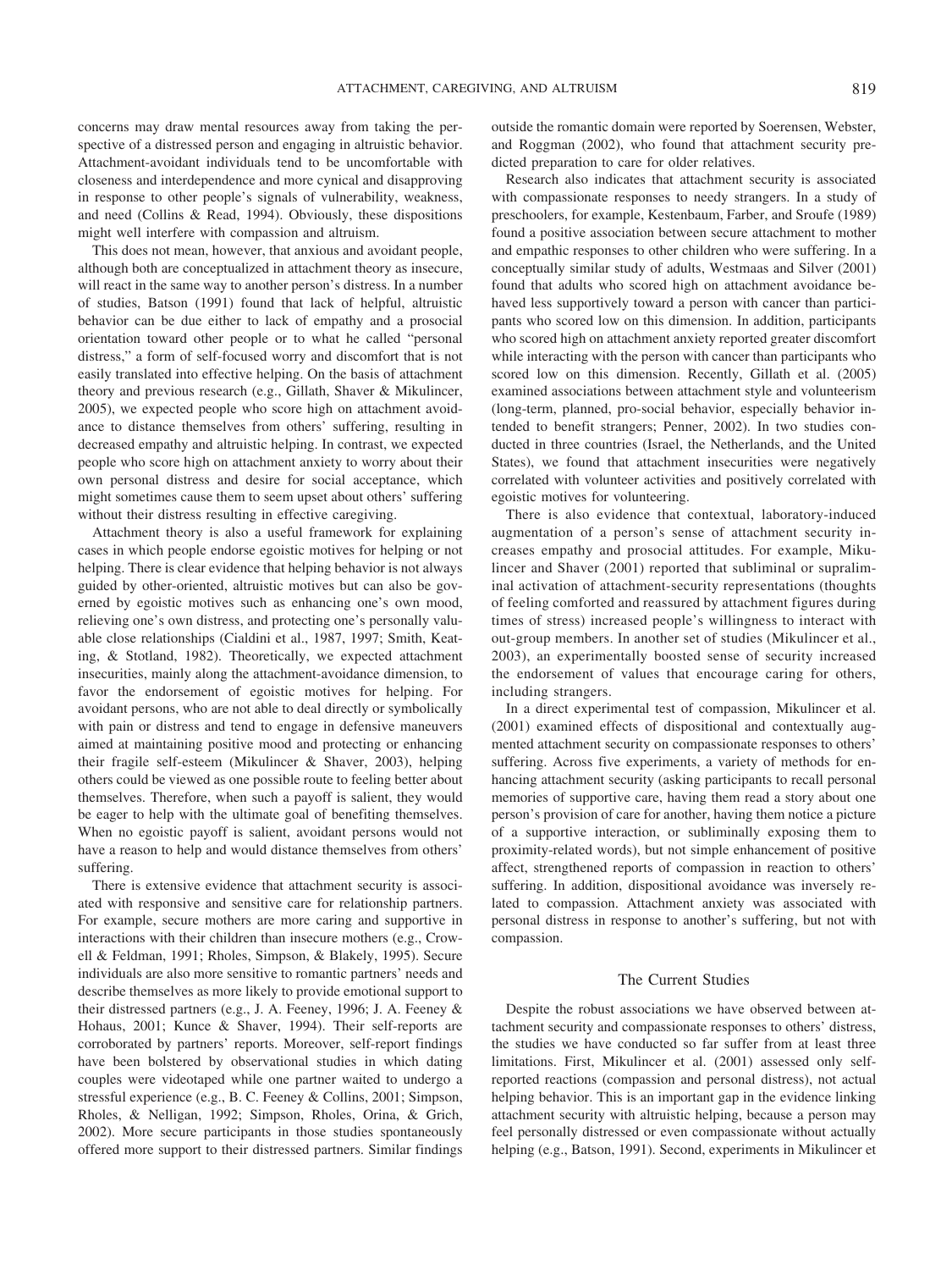al. (2001) were conducted only in Israel. We wanted to be sure our conclusions generalized to other societies.

Third, although Mikulincer et al. (2001) showed that experimentally induced attachment security increased compassionate responses and dispositional attachment avoidance was related inversely to compassion, these investigators failed to consider alternative, more egoistic explanations of what might only have looked like altruistic responses. This is important, given our theoretical analysis, because we expected attachment security to facilitate altruistic helping by allowing people to take the perspective of the distressed person—the main mechanism underlying altruism (Batson, 1991). That is, we expected attachment security to promote helping even when there was no egoistic payoff such as enhancing one's own mood, experiencing empathic joy, or benefiting someone to whom one was allied or obligated (Cialdini et al., 1987, 1997; Smith, Keating, & Stotland, 1989). These motives should be more salient in insecure individuals, whose worries and attitudes interfere with normal altruistic functioning of the caregiving system.

In the five experiments reported here, we examined effects of experimentally enhanced attachment security on compassion and altruistic behavior in samples of Israeli and American participants. We also examined associations between dispositional attachment anxiety and avoidance, on the one hand, and measures of compassion, personal distress, and helping, on the other, and evaluated the egoistic explanations of helping proposed by Cialdini et al. (1987, 1997) and Smith et al. (1989). We expected that contextually heightened attachment security would facilitate compassion and helping, that dispositional attachment anxiety would be associated with high levels of personal distress in response to another person's suffering without promoting helpful behavior, and that dispositional attachment avoidance would be associated with relatively low levels of both compassion and helping. We further expected the effects of security enhancement to be attributable to genuinely empathic altruism and therefore to be observed even when there was no egoistic reason for helping. To the extent that egoistic motives played any role in helping at all, we expected them to occur mainly among insecure people. Finally, because we anticipated that critics, as in the case of Batson's research, would propose that the effects of attachment security were actually due to confounded variables such as self-esteem and neuroticism, we included measures of those variables in Studies 3–5.

# *Study 1*

In Study 1, we assessed participants' dispositional attachment style, manipulated the momentary mental availability of securityrelated representations, and assessed their effects on emotional reactions to a needy woman and on willingness to help her. To heighten the accessibility of mental representations of attachment security, we used a subliminal priming technique developed by Mikulincer et al. (2001). Participants were exposed for 20 ms to names of people they had previously nominated as securityenhancing attachment figures. We compared this condition with two control conditions: (a) subliminal priming with names of close relationship partners who did not serve a secure-base function in the attachment-theory sense and (b) subliminal priming with names of acquaintances who were not close and did not serve secure-base functions for the participant.

To assess emotional reactions to a needy person (empathy or compassion, as well as personal distress) and participants' actual decision to help or not to help this person, we created a laboratory situation in which participants watched another ostensible participant (a young woman confederate who was actually appearing on videotape) while she performed a series of aversive tasks in a nearby room. As the study progressed, the confederate became increasingly distressed by the aversive tasks, finally getting quite upset about the prospect of having to pet a large, live tarantula in an open-topped glass tank. After a short break in the procedure, supposedly to allow the confederate to calm down, participants rated their emotional reactions while watching this woman (compassion, personal distress) and their willingness to help by replacing her in the subsequent tasks. Then, after being told that she felt very uncomfortable with the remaining tasks, participants were given an opportunity to trade roles with her, which meant that the real participant would bear the distress associated with those tasks.

As with the other studies reported in this article, Study 1 was conducted simultaneously in the United States and Israel. It consisted of two sessions. In the first, participants completed the Experience in Close Relationships Scale (ECR; Brennan et al., 1998). In the second, they were randomly divided into three experimental conditions according to the subliminal primes to which they were exposed immediately before the aversive-task scenario just described: priming with the name of a participant's security-providing attachment figure, priming with the name of a close person who did not function as an attachment figure, or priming with the name of a mere acquaintance. At the point of making a decision about replacing the distressed woman, all participants completed brief measures of compassion, personal distress, and willingness to take her place. Our predictions were as follows:

- 1. Participants in the security-priming condition would report higher levels of compassion and greater willingness to help the distressed woman and would actually be more likely to help her (i.e., trade roles with her) than would participants in the two control conditions.
- 2. Participants' scores on attachment avoidance would be inversely correlated with rated compassion, willingness to help the needy woman, and actual agreement to help her.
- 3. Participants' scores on attachment anxiety would be positively associated with ratings of personal distress while watching the distressed woman performing the aversive tasks.

We also explored possible interactions between security priming and scores on the two attachment-style dimensions. Although we did not make any prediction about these interactive effects, it seemed possible that the effects of security priming would be independent of the effects of attachment style, as they had been in previous studies (e.g., Mikulincer et al., 2001; Mikulincer & Shaver, 2001). Because all human beings are potentially responsive to an enhanced sense of security, they all may be susceptible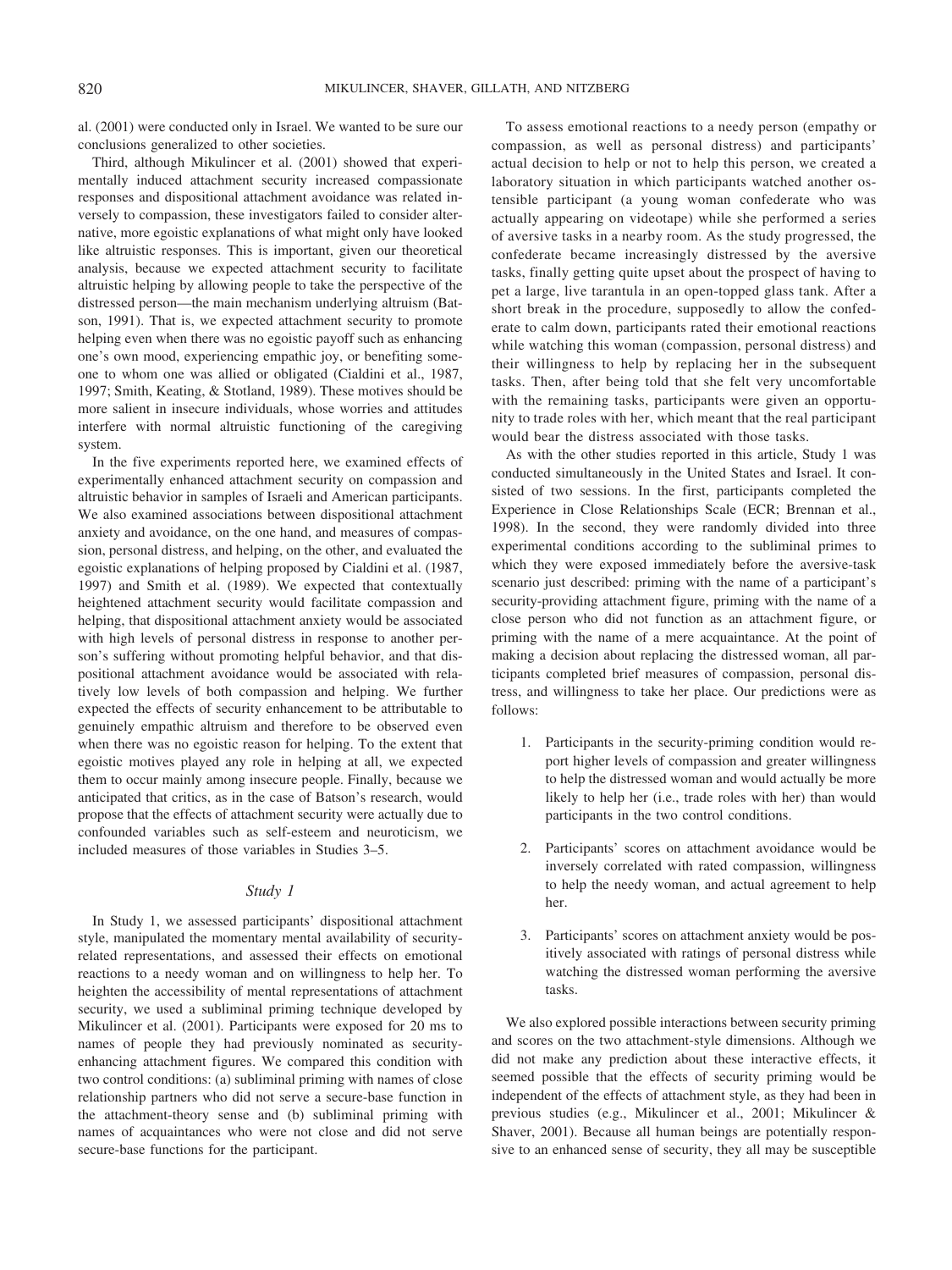| Measure              | Study 1 | Study 2 | Study 3 | Study 4 | Study 5 |
|----------------------|---------|---------|---------|---------|---------|
| Attachment anxiety   |         |         |         |         |         |
| American sample      | .92     | .89     | .86     | .85     | .89     |
| Israeli sample       | .93     | .92     | .85     | .84     | .89     |
| Attachment avoidance |         |         |         |         |         |
| American sample      | .93     | .92     | .89     | .88     | .84     |
| Israeli sample       | .87     | .88     | .86     | .85     | .82     |
| Compassion           |         |         |         |         |         |
| American sample      | .85     | .79     | .86     | .89     | .90     |
| Israeli sample       | .92     | .90     | .87     | .85     | .86     |
| Personal distress    |         |         |         |         |         |
| American sample      | .86     | .90     | .88     | .89     | .89     |
| Israeli sample       | .93     | .88     | .88     | .88     | .91     |
| Willingness to help  |         |         |         |         |         |
| American sample      |         |         | .90     | .91     | .91     |
| Israeli sample       |         |         | .90     | .89     | .91     |
| Self-esteem          |         |         |         |         |         |
| American sample      |         |         | .88     | .89     | .89     |
| Israeli sample       |         |         | .93     | .88     | .87     |
| Neuroticism          |         |         |         |         |         |
| American sample      |         |         | .89     | .92     | .90     |
| Israeli sample       |         |         | .88     | .88     | .86     |

Table 1 *Cronbach's Alpha Coefficients for the Scales Used in the Five Studies, Reported Separately for the American and Israeli Samples*

to the effects of security priming regardless of variations in attachment style.

#### *Method*

*Participants.* Ninety American undergraduates at the University of California, Davis (68 women and 22 men, ranging in age from 19 to 30 years,  $Mdn = 21$ ), and 90 Israeli undergraduates from Bar-Ilan University (68 women and 22 men, ranging in age from 18 to 33 years,  $Mdn = 22$ ) participated in the study in exchange for credits toward a research participation requirement in one of their psychology courses.<sup>1</sup> Each of the two samples, American and Israeli, was randomly divided into three experimental conditions with 30 participants in each.

*Materials and procedure.* The study was run in two sessions.<sup>2</sup> In the first session, participants completed the ECR scale. They rated the extent to which each item was descriptive of their feelings in close relationships on a 7-point scale ranging from *not at all* (1) to *very much* (7). Eighteen items tapped attachment anxiety (e.g., "I worry about being abandoned") and 18 items tapped attachment avoidance (e.g., "I prefer not to show a partner how I feel deep down"). The reliability and validity of the scales have been repeatedly demonstrated (e.g., Brennan et al., 1998; Mikulincer & Florian, 2000). In the current study as well, Cronbach's alphas were high for the anxiety and avoidance scales (see Table 1). Higher scores indicated higher anxiety and avoidance; low scores on both dimensions indicated attachment security.3

Three to four weeks later, a different experimenter of the same gender as the participant, blind to participants' attachment scores, contacted them by phone and invited them to take part in a study. Each person then came to the laboratory (one at a time) and was run through the experiment. After arriving at the laboratory, participants were informed that the study dealt with social abilities, reactions to unpleasant stimuli, and reactions to other people behaving in unpleasant situations. They were told that there was another participant in the next room, a female fellow student who had been randomly assigned to perform some unpleasant tasks while the participant receiving the instructions had been randomly assigned to watch the other person perform these tasks and evaluate her performance. Participants were then informed that, although none of the tasks was actually dangerous,

some were sufficiently stressful that some people did not want to complete them. They then received the list of tasks the other person would perform: looking at gory photographs of people who had been severely injured or killed; petting a laboratory rat; immersing one hand in ice water for 30 s; petting a live tarantula; touching a preserved sheep's eye; petting a live snake; inserting one hand into a sealed, black bag; allowing cockroaches to crawl on one's hand and arm. Participants were also told there was a video camera in each room connected to TV monitors (the participant saw himself or herself on a TV monitor at first, to add to the credibility of this claim, but he or she was then told that the other person would not see them during the first phase of the experiment). They were told that they would see the other person after the camera in the other room was switched on, because this was necessary to allow the participant to watch her performance.

<sup>&</sup>lt;sup>1</sup> Each study involved new samples of participants who had not participated in the other studies. Across the five studies, inclusion of gender as an additional factor in the analyses did not notably change the reported findings. Moreover, no significant and consistent gender differences were found across the five studies, and none of the interactions between gender and the other predictor variables were significant. We therefore say no more about gender except for brief comments in the General Discussion section.

<sup>2</sup> Across all five studies, the materials and procedures were identical in the paired U.S. and Israeli studies, although all of the materials were presented in English in the U.S. studies and in Hebrew in the Israeli studies. Careful translation and back-translation procedures were used to make the materials as similar as possible in the two languages.

<sup>&</sup>lt;sup>3</sup> In all five studies, statistical analyses revealed no significant differences in attachment scores as a function of gender, nationality, or condition. Across the studies, the correlation between anxiety and avoidance was generally low, ranging from .09 to .23 in the American sample and from .11 to .28 in the Israeli sample. The mean correlation across all samples was .18. This is compatible with the conceptual orthogonality of the two dimensions of insecurity (Brennan et al., 1998).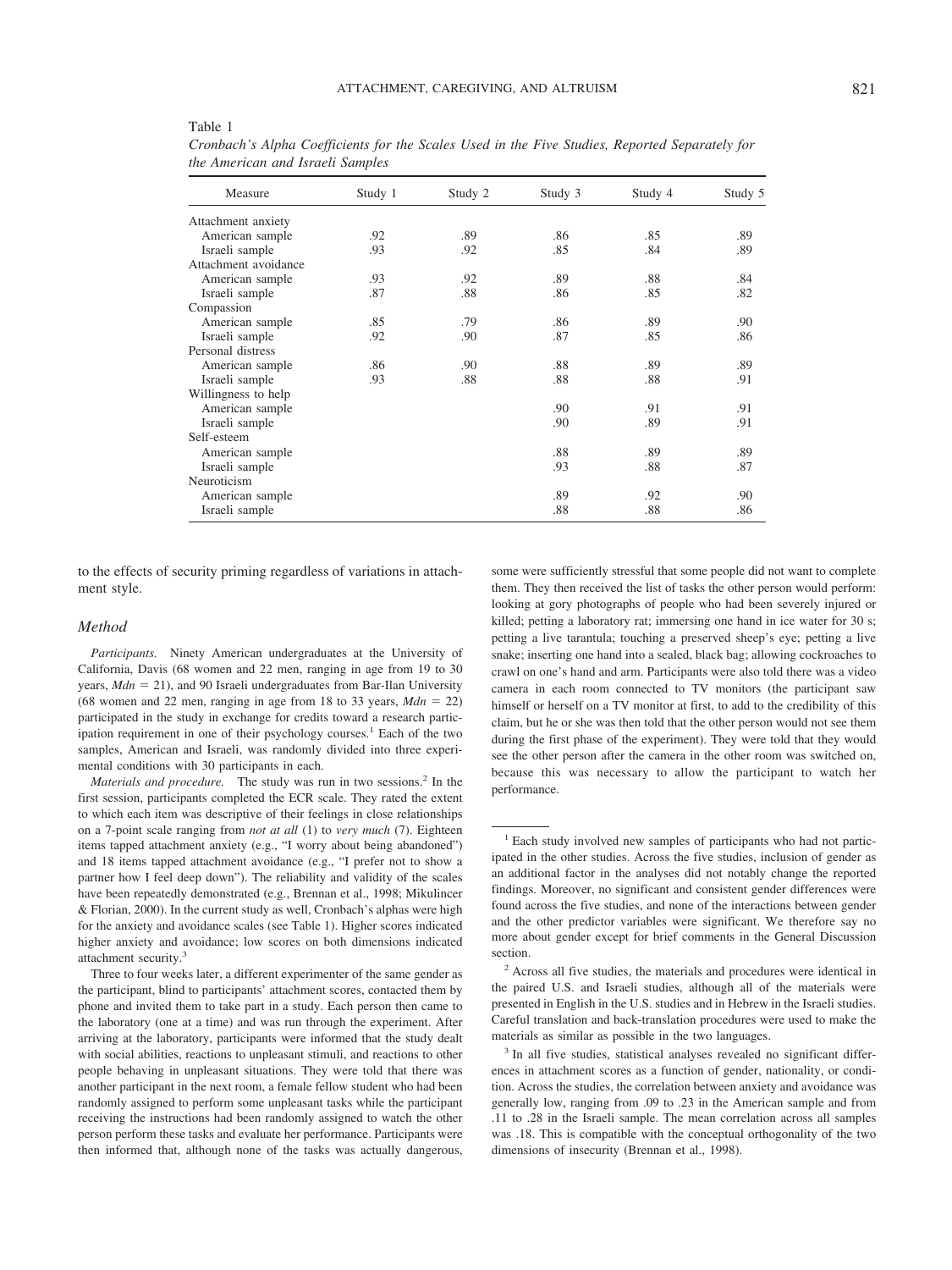Following these instructions, participants completed three measures designed to elicit names of attachment figures, other close persons, and acquaintances to be used in the priming task. The order of these three measures was randomized across participants. In one measure, participants received a list of 100 first names displayed in an Excel worksheet and marked the names of people they knew. They were instructed to press *3* after the name of a person they knew and *1* after the name of a person they did not know. In a second measure, participants were asked to type, in an Excel worksheet, the first names of their father, mother, brothers, sisters, best friends, current and previous romantic partners, grandfathers, and grandmothers. (No mention was made about the functions these people did or did not serve in the participant's life.)

The third measure was a computerized version of the six-item WHOTO scale developed by Fraley and Davis (1997; based on previous work by Hazan, Hutt, Sturgeon, & Bricker, 1991). This scale asked participants to provide the first names of close relationship partners who serve attachment functions. Specifically, participants were asked to record in a separate Excel worksheet the first names of people with whom they sought proximity and who provided a safe haven or secure base for them or both. (These two concepts from attachment theory were explained in laypersons' terms.) Two items tapped the proximity-seeking aspect of attachment, with one of them focused on separation protest ("Who is the person you most like to spend time with?"; "Who is the person it is hardest to be away from?"). Two items tapped the safe-haven function ("Who is the person you want to talk to when you are worried about something?" "Who is the person you turn to when you are feeling down?"), and two items tapped the secure-base function ("Who is the person you know will always be there for you?"; "Who is the person you want to share your successes with?"). For each item, participants wrote the first name of the person who best served the targeted function and labeled that person's relational role (e.g., mother, father, friend).

Across all of the studies reported in this article, the average number of different attachment figures' names participants generated in the six-item WHOTO scale was  $3.36$  ( $SD = 1.09$ ). A close friend was nominated as an attachment figure in 43% of the cases (across all WHOTO items), a romantic partner was nominated in 18% of the cases, mother in 20% of the cases, father in 9% of the cases, and other family members in 10% of the cases. No significant association was found between participants' attachment scores and nomination of specific figures (mother, father, friends, romantic partner). These findings replicate previous results (e.g., Fraley & Davis, 1997; Mikulincer, Gillath, & Shaver, 2002) and indicate that most of the persons identified in the WHOTO by participants in our studies were extrafamilial figures.

Following these computerized questionnaires, participants completed a short delay filler questionnaire about life habits and were then asked to complete a 20-trial computerized lexical-decision task. This task was designed to prime a specific mental representation subliminally. In this task, participants read a string of letters and were asked to decide whether it constituted a word. The task was run on a Pentium IBM-PC, with an SVGA color monitor, and was programmed using Superlab software. The letter strings were displayed in black lettering on a white background in the middle of the monitor screen. Participants completed 20 trials. Each trial of the task consisted of a rapid subliminal presentation of the prime (for 20 ms) followed, after a pause of 500 ms, by the presentation of one of 20 target letter strings (for 1 s). Participants judged as quickly as possible whether the letter string was or was not a word by pressing *1* on the keyboard number pad if they thought the string was a word and *3* if they thought it was not a word. There were 10 words (e.g., lake, table) and 10 nonwords (e.g., aekl).

For each participant, the subliminal prime was one of three names, chosen on the basis of either the person's unique answers to the WHOTO questionnaire, the names of other close persons provided by the participant, or the names of people the participant knew but to whom he or she was not close. On each trial, the prime was presented for 20 ms, which was not long enough to allow it to be consciously seen. Participants were told that each trial would begin with an  $x$  in the middle of the screen, where they should keep their eyes fixed, followed by a mild flash, which they should ignore, and then, after a brief pause, the target letter string. It is important to mention that even when a prime is presented for as little as 20 ms, the afterimage may temporarily remain active in the peripheral parts of the visual system, allowing people to recognize the name and thereby interfering with the subliminal priming procedure. To avoid this problem, we masked each prime with an XXX pattern immediately following its presentation.

For purposes of this task, we randomly divided participants into three conditions according to the name to be subliminally presented in all 20 trials. In the security-priming condition, the prime was the name of the person most frequently mentioned as an attachment figure when the participant completed the WHOTO measure (in cases where the top two names appeared equally often, the computer program chose one of them at random). In the close-person-priming condition, the prime was the name of a close-relationship partner who was not nominated as serving any of the attachment functions mentioned in the WHOTO scale. The program was designed to pick the name of a participant's mother if she was not nominated in the WHOTO scale. In cases where she was nominated as an attachment figure, the computer picked the name of the participant's father as the prime. If father was not available, the program moved through the names of sisters, brothers, and close friends who were not nominated as attachment figures and chose one randomly to serve as the prime. In the acquaintance-priming condition, the prime was the name of a person known by the participant but not viewed as a close-relationship partner or an attachment figure.

Following the lexical-decision task, the experimenter said he or she would go to the next room to tell the other experimenter that his or her participant could now begin performing the tasks on the list. The experimenter also said the other experimenter would begin to display the other participant's performance on the actual participant's TV monitor. As part of the cover story, the experimenter reminded the participant to focus on the way the other participant performed the task. The experimenter then left the room for one minute, returned to the experimental room, and turned on the TV monitor, allowing participants to watch a prerecorded videotape, which they believed was a live performance. On the tape, a female fellow participant could be seen performing a series of tasks presented by a male experimenter. All of the tasks had been selected on the basis of pilot research. We located aversive tasks that had been used in previous studies and also asked Israeli and American undergraduates to generate lists of aversive tasks that might be used in laboratory studies. Another sample of undergraduates rated the averseness of each of these tasks. We used the eight tasks that received the highest averseness ratings.

In the videotaped segment, participants saw Liat, a female participant (actually a bilingual student from Israel who was studying at the University of California, Davis), with a male experimenter. The experimenter explained to Liat (in English for the version used in the United States and in Hebrew for the version used in Israel) that she would be asked to perform a variety of aversive tasks and that she was free to stop whenever she chose. She agreed to proceed and then began the first task, which was to look at three somewhat gory accident and death pictures. Liat acted as if she was moderately horrified by the three pictures (showing a burned hand, a burned man, and an injured face), but she did manage to look at them. She then rested while the experimenter prepared the next task, which involved holding a large gray lab rat. The experimenter took the rat out of its cage and put it in Liat's hands. She seemed to be dismayed by the rat but did hold it for a few seconds before almost dropping it, at which point the experimenter took it back.

Liat rested and then began the third task, which was to plunge her hand and forearm into ice water for 30 s. The experimenter took a large bucket from under the table and filled it with real ice. Liat then tried once to put her hand in it, but found it too cold and painful, and withdrew her hand.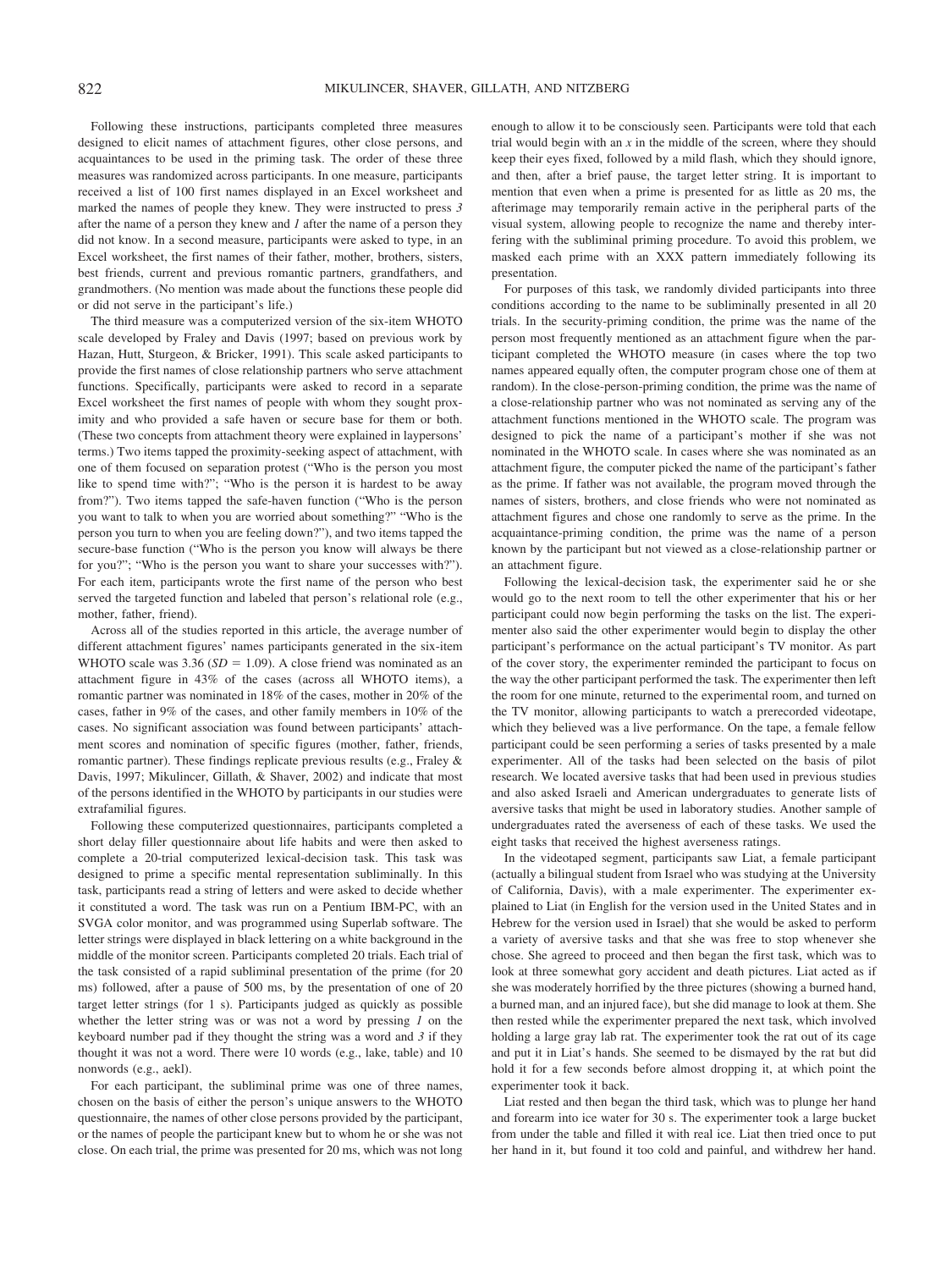The second time she succeeded but kept grumbling, "Ooh, it's painful and cold." After 20 s she said, "I'm not sure I can go on with it." The experimenter asked Liat if she wanted to quit, but she replied, "No, I had better finish the experiment." After finishing this task, Liat asked how many more tasks there were, and the experimenter said there were five more. Liat then approached the fourth task (which was actually scripted to be the last)—touching a live tarantula (a large, hairy spider). The tarantula, visible inside an open-topped glass aquarium, was placed in the middle of the table, and the experimenter touched it to show Liat that it was alive. He asked her to touch it. She tried but broke off quickly, saying with great distress that it was just too much for her. The experimenter asked her to try again, which she did, but again she broke off quickly and said, very upset, "I can't go on. Maybe the other person can do it." The experimenter then tried to calm Liat, but when he saw that she really could not go on, he said, "OK, I'll stop the camera and we'll try again later."

After the TV screen went blank in the actual participant's room, the experimenter asked the participant to complete a 24-item questionnaire while waiting for Liat to recover. (As we mentioned earlier, participants were initially instructed that they were assigned to watch the other person perform some tasks and to evaluate her performance, so the questionnaire did not seem surprising or out of place.) Among other questions, this instrument included the main dependent variables of the study: emotional reactions to the distressed participant (compassion, personal distress) and willingness to help her by performing the remaining tasks.

Participants were presented with 10 adjectives describing different emotional states and were asked to rate how much they had experienced each emotion while watching Liat. Ratings were made on a 7-point scale, ranging from *not at all* (1) to *very much* (7). The adjectives were chosen from lists created by Batson, Fultz, and Schoenrade (1987) to measure empathy, or compassion, and personal distress. The list included four compassion-related adjectives (sympathetic, warm, compassionate, and tender) and six personal distress adjectives (afraid, uncomfortable, troubled, distressed, disturbed, and worried).

A factor analysis using varimax rotation yielded two main factors (with eigenvalues greater than 1) that explained 64% of the variance in the English version of the scale and 76% of the variance in the Hebrew version and replicated the two-factor structure intended by Batson et al. (1987). The first factor (accounting for 42% of the explained variance in the American sample and 46% in the Israeli sample) included the six personal distress adjectives (all with factor loadings above .60). The second factor (accounting for 22% of the variance in the American sample and 30% in the Israeli sample) included the four compassion adjectives (all with factor loadings above .60). Cronbach's alpha coefficients for unit-weighted scales composed of items loading highly on the two factors were high (see Table 1). Higher scores on the scales indicate higher compassion and personal distress.4

In addition, participants rated the extent to which they were willing to replace Liat and perform the tasks she was supposed to perform. This rating was also done on a 7-point scale, ranging from *not at all* (1) to *very much* (7). Once these questions were answered, the experimenter said he would go to the next room and see if Liat was ready to continue with the tarantula task and the four remaining tasks. The experimenter left the room for 1 min, returned to the experimental room, and told the participant, "We have a difficult situation here. The other person is very uncomfortable with these tasks." The experimenter then asked the actual participant if he or she would agree to help Liat by replacing her in the tarantula task and the four remaining tasks. Participants were also told that Liat would be asked to continue if they felt they could not help. The participant's dichotomous response ( $yes = 1$ ,  $no = 0$ ) was used as an additional dependent variable. After deciding yes or no to this final question, each participant was fully debriefed about the goals and methods of the study and was interrogated for suspicions about the manipulations, goals, and hypotheses of the study. Across all of the studies reported in this article, only a few participants expressed suspicions and they were excluded from the statistical analyses.

In both the American and Israeli samples, Pearson correlations revealed that the decision to help the distressed person was strongly associated with reported willingness to help her ( $rs$  of .62 and .59,  $ps < .01$ ) and moderately associated with ratings of compassion ( $r s$  of .26 and .29,  $p s < .01$ ). Actually volunteering to help was not significantly associated with ratings of personal distress ( $rs$  of  $-.12$  and  $-.06$ ), indicating that distress did not lead to helping.

# *Results and Discussion*

*Effects of attachment-security priming.* To test our predictions about the effects of attachment-security priming on compassionate and helping responses, we conducted two-way multivariate and univariate analyses of variance (ANOVAs) for priming condition (attachment security, close person, acquaintance) and nationality (American, Israeli). The dependent variables were participants' ratings of compassion, personal distress, and willingness to help the distressed woman, as well as their actual agreement to help her.<sup>5</sup>

The multivariate analysis of variance (MANOVA) revealed significant main effects for priming condition,  $F(8, 342) = 5.44$ ,  $p < .01$ , and participant nationality,  $F(4, 171) = 20.08$ ,  $p < .01$ . The interaction term was not significant,  $F(8, 342) = 0.09$ . Univariate ANOVAs revealed that the main effect of priming condition was significant for ratings of compassion,  $F(2, 174) = 8.51$ ,  $p < .01$ ,  $\eta^2 = .10$ , rated willingness to help the distressed woman,  $F(2, 174) = 11.60, p < .01, \eta^2 = .12$ , and actual agreement to help her,  $F(2, 174) = 11.46$ ,  $p < .01$ ,  $\eta^2 = .12$ . The priming procedure had essentially no effect on ratings of personal distress, *F*(2,  $174$ ) = 0.57. As can be seen in Table 2, Scheffé post hoc tests revealed that American and Israeli participants who were subliminally primed with an attachment-security representation reported higher levels of compassion and more willingness to help the distressed woman and more often decided to replace her for the remaining aversive tasks, compared with participants in the closeperson and acquaintance-priming conditions. No significant difference was found between the close-person and acquaintancepriming conditions. ANOVAs also revealed significant differences between the two samples, American and Israeli, in compassion,  $F(1, 174) = 11.61, p < .01, \eta^2 = .06$ , and personal distress,  $F(1, \eta^2) = 11.61, p < .01$ 174) = 66.89,  $p < .01$ ,  $\eta^2 = .28$ . As can be seen in Table 2, American participants reported higher compassion and personal distress than did Israeli participants. None of the univariate interactions was significant, all  $Fs < 1$ .

*The contribution of attachment-style dimensions.* In examining the unique and interactive contributions of the two attachment

<sup>&</sup>lt;sup>4</sup> In all five studies, the compassion score was significantly but not strongly associated with the personal distress score, with *r*s ranging from .21 to .29 (all  $ps < .05$ ) in the American sample and from .25 to .32 (all  $p<sub>5</sub>$   $<$  .05) in the Israeli sample. The mean correlation across all the samples was .26. This suggests that some participants interpreted their personal distress as compassion or vice versa. However, this did not eliminate the very distinct patterns of findings for the two variables. Compassion was consistently associated with security and helping, whereas personal distress was not. Also, personal distress was consistently associated with attachment anxiety, whereas compassion and helping were not.

<sup>&</sup>lt;sup>5</sup> In all five studies, the significance level for analyses conducted on the entire sample of American and Israeli participants was set at  $p < .01$  to avoid inflation of Type I errors.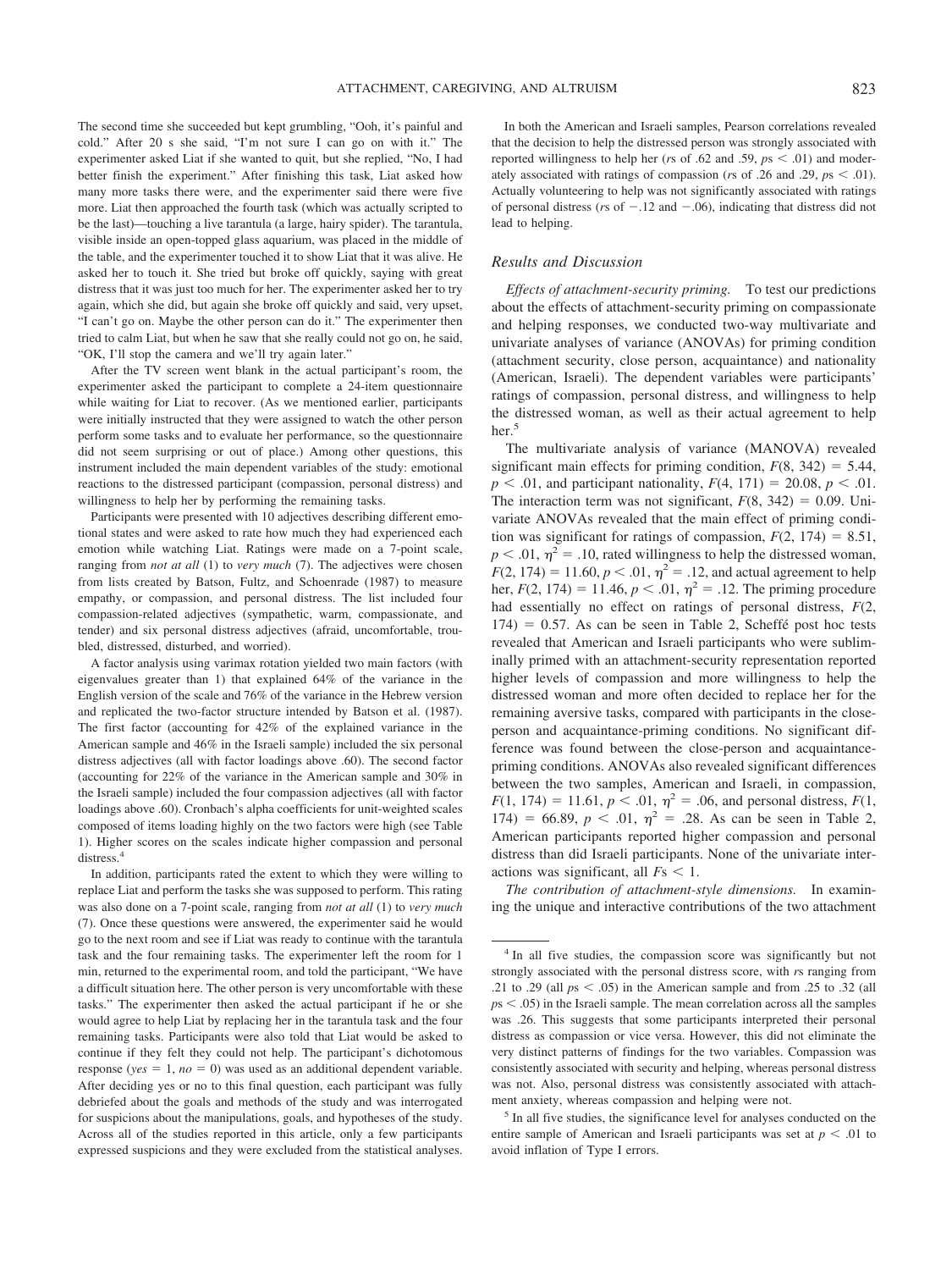#### Table 2

*Means, SDs, and F-Ratios for Compassion, Distress, Willingness to Help the Victim, and Agreement to Help According to Priming Condition and Sample Nationality (Study 1)*

| Measure         |         | Total        | Attachment<br>Figure      | Close Person              | Acquaintance              | F(2,87)  |
|-----------------|---------|--------------|---------------------------|---------------------------|---------------------------|----------|
|                 |         |              | American sample           |                           |                           |          |
| Compassion      | M<br>SD | 5.01<br>1.49 | $5.64^{\rm a}$<br>1.30    | 4.71 <sup>b</sup><br>1.46 | 4.69 <sup>b</sup><br>1.50 | $4.28*$  |
| <b>Distress</b> | M<br>SD | 5.11<br>1.30 | 4.98 <sup>a</sup><br>1.55 | 5.09 <sup>a</sup><br>1.19 | $5.27^{\rm a}$<br>1.16    | 0.39     |
| Willing to help | M<br>SD | 3.88<br>2.05 | 4.77 <sup>a</sup><br>2.02 | $3.33^{b}$<br>2.01        | $3.53^{b}$<br>1.91        | $4.63*$  |
| Agree to help   | M<br>SD | 0.48<br>0.50 | $0.70^{\rm a}$<br>0.47    | $0.36^{b}$<br>0.49        | 0.37 <sup>b</sup><br>0.50 | 4.78*    |
|                 |         |              | Israeli sample            |                           |                           |          |
| Compassion      | M<br>SD | 4.21<br>1.49 | $4.95^{\rm a}$<br>1.62    | $3.76^{b}$<br>1.83        | $3.94^{b}$<br>1.61        | $4.34*$  |
| <b>Distress</b> | M<br>SD | 3.30<br>1.64 | $3.13^{a}$<br>1.43        | $3.35^{a}$<br>1.88        | $3.41^{\rm a}$<br>1.59    | 0.25     |
| Willing to help | M<br>SD | 3.17<br>2.20 | 4.30 <sup>a</sup><br>2.10 | 2.37 <sup>b</sup><br>2.01 | 2.87 <sup>b</sup><br>2.08 | $7.09**$ |
| Agree to help   | M<br>SD | 0.41<br>0.49 | 0.67 <sup>a</sup><br>0.48 | 0.27 <sup>b</sup><br>0.45 | 0.30 <sup>b</sup><br>0.47 | $6.83**$ |

*Note. F*-ratios examining differences between priming conditions in each of the two samples. Means with different letters within a row were significantly different at  $p < .01$ .

 $* p < .05.$  \*\*  $p < .01.$ 

dimensions, four-step hierarchical regression analyses were conducted on compassion, personal distress, willingness to help the distressed woman, and actual agreement to help her. In the first step, security priming (a dummy variable contrasting security priming with the combination of close-person and acquaintance priming), nationality (a dummy variable comparing American with Israeli participants), attachment anxiety, and attachment avoidance were introduced as predictors. The product terms representing all of the two-way interactions were introduced in the second step, the products representing all of the three-way interactions were entered in the third step, and the four-way interaction was added in the fourth step.

The regressions conducted on compassion, willingness to help the distressed woman, and actual agreement to help revealed similar patterns of effects. First, they yielded significant main effects of security priming,  $\beta$ s of .23, .28, and .29,  $p s < .01$ , even after controlling for the contributions of the attachment dimensions. Second, they yielded the already reported significant effect of nationality on compassion,  $\beta = .24$ ,  $p < .01$ . Third, the unique main effect for attachment avoidance was also significant for compassion ratings and willingness and agreement to help the suffering woman,  $\beta$ s of  $-.31, -.22,$  and  $-.21, ps < .01$ . Supporting our predictions, higher scores on attachment avoidance were associated with lower levels of rated compassion toward Liat and less rated and actual willingness to help her. Neither the main effect of attachment anxiety nor any of the interactions were significant.

The regression conducted on the personal distress score yielded the already reported significant effect of nationality,  $\beta = .52$ ,  $p <$ 

.01, and a significant main effect of attachment anxiety,  $\beta = .26$ ,  $p < .01$ . Higher attachment-anxiety scores were associated with higher personal distress while watching Liat suffer. No other main effects or interactions were significant.

Overall, the findings supported our predictions. First, subliminal priming with names of security-providing attachment figures led participants to report higher levels of compassion toward a woman in distress and higher willingness to help her. More important, these participants were more likely actually to relieve her distress by taking over the remaining aversive tasks than participants in the two control conditions. Because this contextual activation was accomplished at a subliminal level, we inferred that the observed prosocial effects of attachment security did not require conscious mediation or deliberation. Rather, the attachment-caregiving link seems to be made at a preconscious, automatic level. Second, whereas avoidance scores were inversely associated with compassionate and helpful responses, attachment anxiety was associated with higher ratings of personal distress while watching a suffering woman. It is important to note that these effects were obtained in both the American and the Israeli samples, and there was no significant interaction between attachment-style dimensions and contextual activation of attachment security as determinants of participants' reactions to another person's distress. That is, the prosocial effects of heightened accessibility of attachment-security representations were observed regardless of variations in dispositional attachment orientation.

*Testing an alternative interpretation.* Despite the theoretical predictability and cogency of the findings, they might also have been explained in terms of modeling, because the priming proce-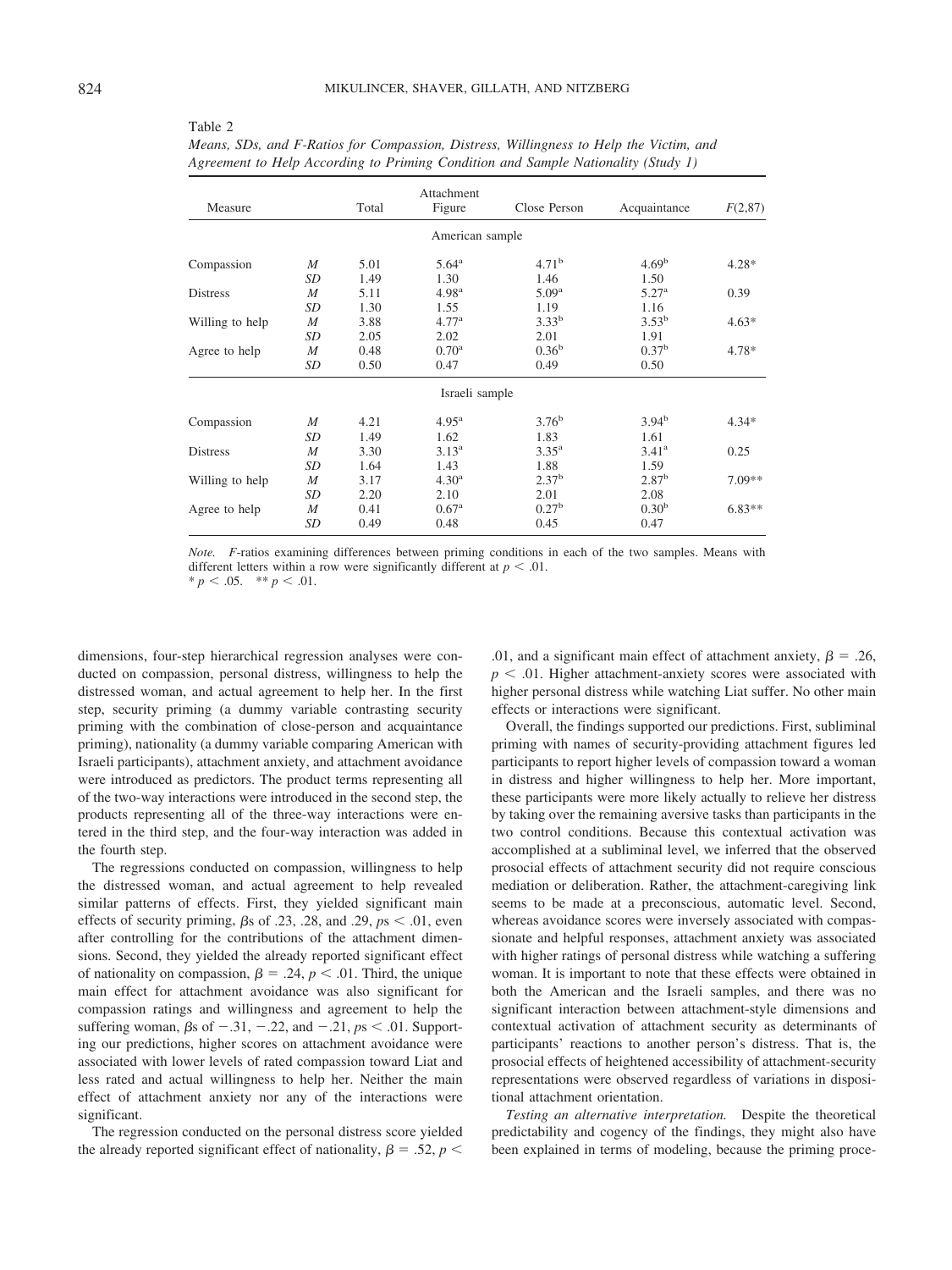dure might directly arouse thoughts of helping without any mediation by attachment representations. Although modeling might also have been facilitated caregiving, we believed that the most direct effect of exposing a person to representations and reminders of a caring figure is the activation of feelings of being protected, supported, and comforted rather than the activation of wishes to assist others. Moreover, the primed thoughts and feelings related to attachment security were not assumed to activate caregiving representations automatically; rather, we believed they potentiated these representations in conjunction with encountering a person in need. In other words, in the presence of signals of need, heightened security promotes smooth activation and functioning of the caregiving system. The caregiving system is not directly activated by representations of a caring person but by exposure to other people's distress; representations of a familiar caregiver or attachment figure facilitates this activation by removing attachment-related worries and defensive (avoidant) tendencies. If this reasoning is correct, thinking about a caring attachment figure without the presence of another person in need or distress should activate representations of attachment security but not necessarily activate thoughts of helping others.

To explore this issue we ran two small additional studies. In the first one, a sample of 30 Israeli undergraduates (21 women, 9 men) completed the WHOTO task, which was designed to elicit the names of attachment figures, and also provided the names of people who were close to them without being attachment figures (see the preceding *Method* section). Participants were then randomly assigned to one of two conditions. Half (11 women, 4 men) were asked to visualize the face of the person they nominated most frequently in the WHOTO scale (the attachment-figure priming condition), and the others (10 women, 5 men) were asked to visualize the face of a close-relationship partner who was not nominated in the WHOTO scale (the close-person priming condition). In both conditions, participants were asked to bring the targeted person to mind and think about him or her for 2 min. This visualization procedure was identical to the one used by Baldwin et al. (1996). Next, all participants completed a 15-item scale tapping feelings, thoughts, and motives elicited by the visualization task. Participants rated the extent to which each item was descriptive of their feelings, thoughts, and motives during the visualization task. Ratings were made using a 7-point scale, ranging from 1 ( *not at all*) to 7 ( *very much*). Embedded among other items, there were 4 tapping attachment security ("I felt a sense of safety," "I felt protected from danger," "I thought I'm loved by others," "I felt happy about having people who can support me in times of need"; Cronbach's alpha  $= .91$ ) and 4 tapping caregiving motives ("I felt a need to help another person," "I thought that I am a caring person," "I wanted to relieve other people's distress," and "I thought about the suffering of human beings"; Cronbach's alpha  $=$  .88). Two average scores were computed for each participant, one for security and one for caregiving.

A two-way ANOVA for Visualization Condition  $\times$  Targeted Items (attachment, caregiving), with the second factor treated as a within-subject repeated measure, revealed a significant interaction,  $F(1, 28) = 16.61, p < .01, \eta^2 = .16$ . Tests for simple main effects revealed that the visualization of an attachment figure led to stronger feelings of attachment security ( $M = 4.37$ ,  $SD = 0.84$ ) than the feelings that were aroused by visualizing a close person who was not nominated as an attachment figure ( $M = 2.87$ ,  $SD =$ 

0.81),  $F(1, 28) = 29.08$ ,  $p < .01$ . However, there was no significant difference in caregiving motives between the two visualization conditions  $(M = 2.92, SD = 0.77$  for attachment figure visualization;  $M = 3.02$ ,  $SD = 0.79$  for close person visualization),  $F \leq 1$ . In addition, simple main effects tests indicated no significant difference between attachment security feelings and caregiving motives while visualizing a close person,  $F < 1$ , but higher attachment security feelings than caregiving motives while visualizing an attachment figure,  $F(1, 28) = 26.71$ ,  $p < .01$ . These findings clearly indicated that thinking about a caring attachment figure elicits representations of attachment security but not caregiving representations.

In the second supplementary study, we wanted to evaluate this conclusion further and possibly extend it to the implicit processes examined in Study 1. Specifically, we examined the effects of subliminal priming with the name of an attachment figure (as in Study 1) on the cognitive accessibility of representations of attachment security and representations of caregiving in a lexicaldecision task. A different sample of 28 Israeli undergraduates (20 women and 8 men) completed the WHOTO scale and provided names of close persons. They then performed a 96-trial computerized lexical-decision task based on the procedure used by Baldwin et al. (1993). The parameters of the task were identical to those described in the preceding *Method* section. Each trial consisted of a rapid subliminal presentation (for 20 ms) of a prime word followed by a backward mask (an XXX pattern) and, after a pause of 500 ms, the appearance of a three-word sentence (for 1 s). Participants judged as quickly as possible whether the last string of letters in the three-word sentence was or was not a word by pressing *1* on the keyboard number pad if the string was a word and *3* if it was not a word. Participants were randomly assigned to two conditions, each receiving only one of the two kinds of primes. For half the participants (10 women, 4 men), the prime was the name of the person they most frequently nominated in the WHOTO scale (attachment-figure priming). For the remaining participants (10 women, 4 men), the prime was the name of a close-relationship partner who was not nominated in the WHOTO scale (close-person priming).

The three-word sentences were of two kinds: "I feel \_\_\_\_" and "I want to \_\_\_\_" (in Hebrew there is no need to insert the word "to," so all sentences included only three words). We constructed 12 "I feel \_\_\_\_\_\_" sentences. The last string of letters in 3 of these sentences was an attachment-security word (safe, protected, loved); in 3 sentences it was a neutral word (clean, different, thin), and in 6 sentences it was a nonword (generated by taking common Hebrew words and scrambling their letters). We also constructed 12 "I want to \_\_\_\_" sentences. The last string of letters in 3 of these sentences was a caregiving word (help, care, protect), in 3 sentences a neutral word (eat, walk, think), and in 6 sentences a nonword. Each of the 24 sentences was presented four times in a random order for each participant. Reaction times (RTs) for identifying whether the last string of letters in each sentence was or was not a word was used as an index of cognitive accessibility of corresponding mental representations (e.g., Baldwin et al., 1993).

For each person, RTs for correct responses were averaged according to type of letter string (attachment-security words, caregiving words, neutral words, and nonwords). We then conducted a two-way ANOVA for prime (attachment figure, close person) and target word (attachment-security, caregiving, neutral), controlling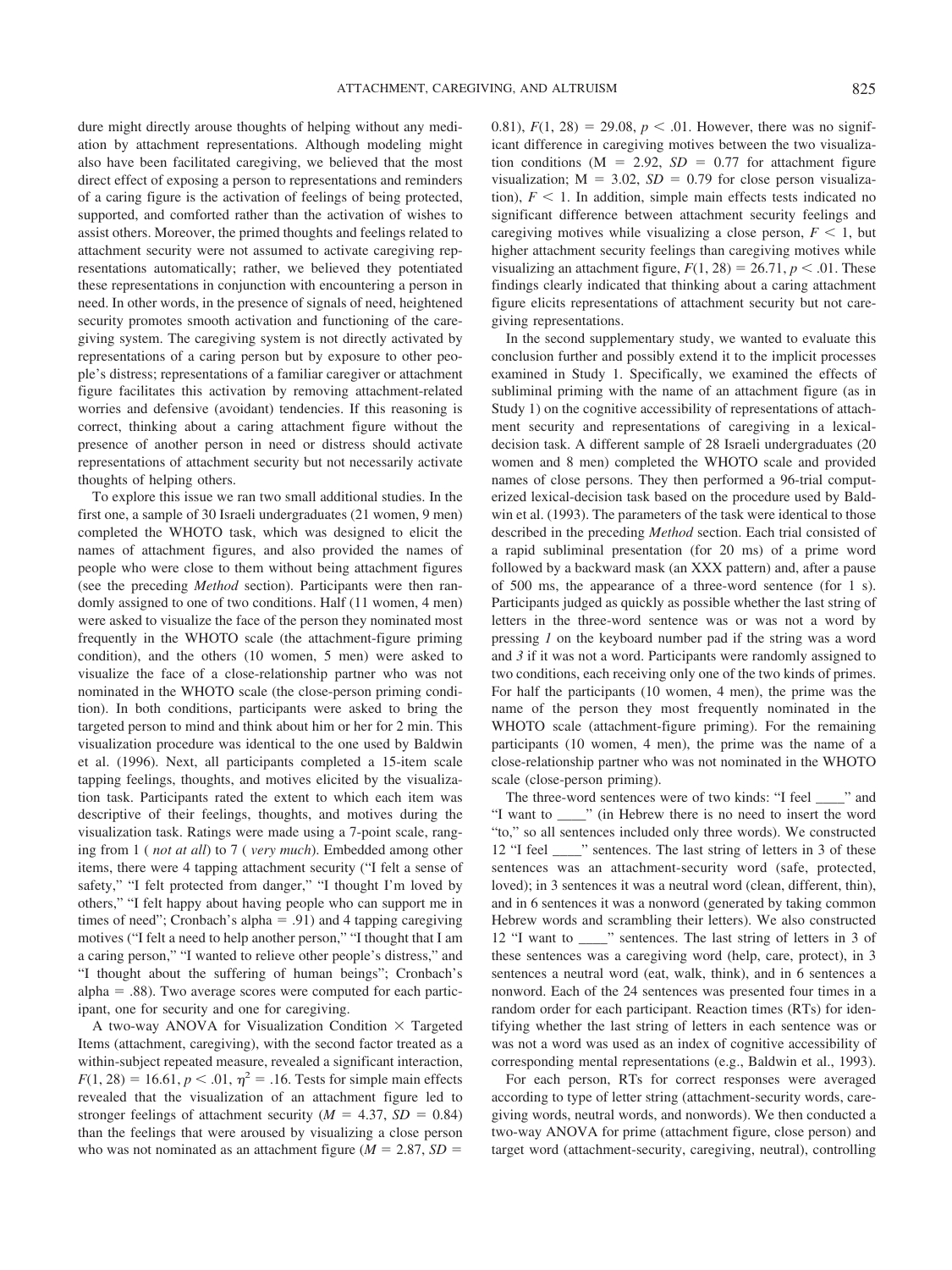for RTs for nonwords. Target word was treated as a within-subject repeated factor. This analysis revealed a significant interaction effect,  $F(3, 52) = 3.57, p < .05, \eta^2 = .06$ . As expected, subliminal priming with the name of an attachment figure led to faster RTs (higher cognitive accessibility) for attachment-security words  $(M = 626.83)$  than did subliminal priming with the name of a close person who was not an attachment figure  $(M = 696.18)$ ,  $F(1, 696.18)$  $52$ ) = 4.63,  $p < .05$ . It is important to note that no significant difference was found between the two priming conditions in RTs for the other target words ( $M = 702.78$  vs.  $M = 697.43$  for caregiving words;  $M = 697.94$  vs.  $M = 694.47$  for neutral words), all  $Fs < 1$ .

In the close-person prime condition, no significant difference was found between attachment-security words, caregiving words, and neutral words,  $F > 1$ . In the attachment-figure prime condition, however, participants reacted faster (displayed greater cognitive access) to attachment-security words than to neutral and caregiving words,  $F(2, 52) = 7.95$ ,  $p < .01$ . No significant difference was found between caregiving and neutral words. Again, this pattern of differences indicates that subliminal exposure to the name of an attachment figure automatically heightens cognitive access to attachment-security representations but not to representations of caregiving. In fact, participants reacted to caregiving words in the same way they reacted to neutral words.

Overall, the results of these two supplementary studies provided strong support for the idea that thinking about a caring attachment figure automatically activates representations of attachment security, while casting doubt on the possibility that the procedure directly activates representations of one's own caregiving inclinations or behaviors. Moreover, this conclusion applies to both explicit and implicit levels of cognitive processing. Hence, the findings of Study 1 cannot easily be explained by modeling processes but instead are best explained in terms of the facilitating or enabling effects of attachment-security representations on caregiving cognitions, feelings, and behaviors in response to another person's distress.

# *Study 2*

Study 2 was designed to test the replicability of Study 1, while also allowing us to examine whether supraliminal priming of attachment-security representations, a process that involves conscious deliberation, also heightens participants' compassionate reactions to a person in distress. For this purpose, we designed a two-session study similar to Study 1. Specifically, American and Israeli participants completed the ECR scale, watched the same videotape used in Study 1, rated their level of compassion and personal distress while watching the distressed woman as well as their willingness to help her, and were given the opportunity to help her by replacing her for the remaining aversive tasks.

The single difference between the two studies concerned the priming of attachment-security representations. In Study 2, each participant was asked to think consciously about an actual person who functioned for that participant as a security-providing attachment figure, visualize this person, and recall a particular interaction with him or her in which the participant felt supported and comforted. This supraliminal priming was compared with two control-priming conditions: (a) asking participants to think about a person with whom they enjoyed working or studying (in the terms of attachment theory, an exploration partner) and to recall a particular interaction with that person in which they enjoyed working or studying together and (b) asking participants to think about a mere acquaintance and recall a particular situation in which they interacted with him or her. The predictions were identical to those of Study 1.

### *Method*

*Participants.* Ninety American undergraduates at the University of California, Davis (56 women and 34 men, ranging in age from 19 to 30 years,  $Mdn = 21$ ), and 90 Israeli undergraduates from Bar-Ilan University (64 women and 26 men, ranging in age from 18 to 35 years,  $Mdn = 22$ ) participated in the study in exchange for research credits in a psychology course. Each of these two samples was randomly divided into three conditions with 30 participants in each.

*Materials and procedure.* Like Study 1, Study 2 was run in two sessions. The first session was conducted identically to the first session of Study 1; participants completed the ECR scales, which once again proved reliable (see alpha coefficients in Table 1).

Three to four weeks later, a different experimenter, unaware of participants' attachment scores, contacted participants by phone and invited them to take part in an experimental study. After arriving at the laboratory, participants were given instructions identical to those in Study 1, were randomly divided into three conditions, and performed a guided imagination task. In the attachment-security priming condition, participants were instructed to think of people to whom they turned when they felt distressed or worried. They were then asked to list six of these people's central qualities, to visualize a specific situation in which one of these people actually comforted and helped them when they were feeling distressed or worried, and to write a brief description of the recalled situation and the way they felt during it.

In the exploration-priming condition, participants were instructed to think of people with whom they enjoyed studying or working, list six qualities common to these people, visualize a real situation in which they learned something with or worked with one of these people, and write a description of the recalled situation and their feelings during it. In the acquaintance-priming condition, participants were instructed to think of other students they knew but with whom they did not have a close relationship, list six traits that described these people, visualize a specific lecture they attended with one of these people, and write a description of the recalled situation and their feelings during it.

Following the guided-imagination task, participants watched the prerecorded videotape of Liat undergoing four unpleasant tasks and being unable to complete the tarantula-petting task (see Study 1). Then, after the TV screen went blank in the actual participant's room, the experimenter asked the participant to rate his or her emotional reactions to Liat (compassion, personal distress) and willingness to help her by replacing her for the remaining tasks. (The reliability coefficients for the scales in Study 2 are shown in Table 1.) Finally, after informing the participant that Liat felt uncomfortable with the tasks, the experimenter asked the participant whether or not he or she would help Liat by replacing her in the tarantula task and the subsequent four tasks. After providing a yes-or-no response to this question, the participant was debriefed about the goals and methods of the study and thanked for participating. Data from the few participants who expressed any suspicion about the procedures were excluded from the analysis. As in Study 1, Pearson correlations computed for the American and the Israeli samples revealed that actual agreement to help Liat was strongly associated with reported willingness to help her, *r*s of .66 and .63, *p*s - .01, and moderately associated with rated compassion, *r*s of .31 and  $.26, ps < .01.$  Agreement to help was not significantly associated with personal distress,  $rs$  of .03 and  $-.10$ .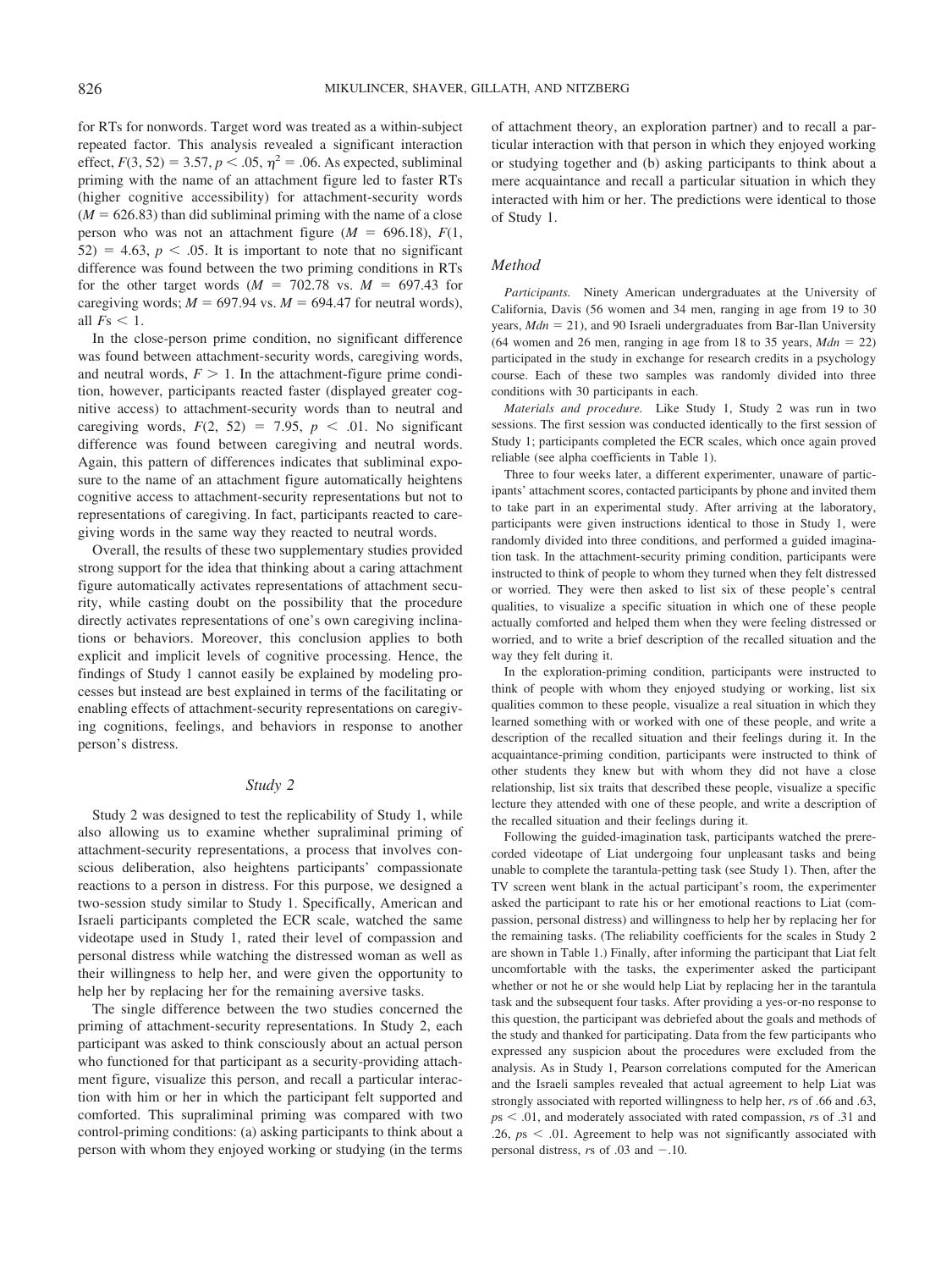# *Results and Discussion*

*Effects of attachment-security priming.* The two-way MANOVA examining the effects of priming condition and participant nationality on compassion, personal distress, willingness to help the suffering woman, and actual agreement to help her revealed significant main effects for priming condition,  $F(8, 342) = 5.59$ ,  $p <$ .01, and participant nationality,  $F(4, 171) = 26.27, p < .01$ . The interaction was not significant,  $F < 1$ .

Significant differences between priming conditions were found in rated compassion,  $F(2, 174) = 11.02$ ,  $p < .01$ ,  $\eta^2 = .12$ , rated willingness to help the suffering woman,  $F(2, 174) = 11.11$ ,  $p <$ .01,  $\eta^2$  = .12, and actual agreement to take her place,  $F(2, 174)$  = 9.23,  $p < .01$ ,  $\eta^2 = .10$ . The priming procedure had no effect on ratings of personal distress,  $F \leq 1$ . As can be seen in Table 3, these effects replicated those obtained in Study 1. Specifically, Scheffe´ post hoc tests revealed that supraliminal priming of representations of a security-providing attachment figure led to greater compassion, greater willingness to help the distressed person, and actual agreement to help her than primed representations of exploration partners or mere acquaintances. There was not a significant difference between the two control conditions. The ANOVAs also revealed significant differences between the two samples in personal distress,  $F(1, 174) = 92.53$ ,  $p < .01$ ,  $\eta^2 = .32$ . As in Study 1, American participants reported higher levels of personal distress than did Israeli participants (see Table 3). None of the interactions were significant,  $Fs < 1$ .

*The contribution of the two attachment-style dimensions.* To examine the unique and interactive effects of attachment anxiety and avoidance, we conducted the same kinds of four-step hierarchical regression analyses conducted in Study 1. For compassion, willingness to help the distressed woman, and actual agreement to help her, the regressions yielded the same pattern of findings obtained in Study 1. First, there was a significant main effect of security priming,  $\beta$ s of .31, .32, and .29,  $p s < .01$ , even after controlling for the attachment dimensions. Second, the unique main effect of avoidance was significant,  $\beta = -.37$ ,  $p < .01$  for compassion,  $\beta = -.34$ ,  $p < .01$  for willingness to help, and  $\beta =$  $-.32, p \leq .01$  for actually agreeing to replace the distressed woman. As in Study 1, greater avoidance was associated with less compassion for a distressed person, less willingness to help her, and less agreement to take her place. Neither the main effect of attachment anxiety nor any of the interactions were significant.

The regression conducted on the personal-distress scores yielded the already reported main effect of nationality,  $\beta = .59$ ,  $p < .01$ , and a main effect of attachment anxiety,  $\beta = .24$ ,  $p < .01$ . The more attachment anxious a participant was, the more distress he or she experienced while watching a fellow participant suffer, but this personal distress did not translate into compassionate helping. No other main effects or interactions were significant.

*Conclusions.* Overall, the findings replicated those of Study 1. Supraliminal priming of representations of attachment security heightened participants' compassion and willingness to help a person in distress. In addition, the findings confirmed that attachment avoidance is inversely related to compassion and helping and that attachment anxiety is positively associated with experiencing personal distress while witnessing the suffering of another person.

As in previous studies (e.g., Mikulincer & Shaver, 2001), the results of subliminal and supraliminal priming were essentially the same: Priming mental representations of attachment security enhanced compassion and helping. The fact that the two procedures

Table 3

*Means, SDs, and F-Ratios for Compassion, Distress, Willingness to Help the Victim, and Agreement to Help According to Priming Condition and Sample Nationality (Study 2)*

| Measure         |    | Total | Security<br>Priming | Acquaintance<br>Priming | Exploration<br>Priming | F(2,87)  |
|-----------------|----|-------|---------------------|-------------------------|------------------------|----------|
|                 |    |       | American sample     |                         |                        |          |
| Compassion      | M  | 4.45  | $5.24^{\rm a}$      | $3.83^{b}$              | 4.27 <sup>b</sup>      | $6.14**$ |
|                 | SD | 1.68  | 1.38                | 1.64                    | 1.73                   |          |
| <b>Distress</b> | M  | 5.08  | $5.10^{\rm a}$      | 4.86 <sup>a</sup>       | $5.30^{\rm a}$         | 0.94     |
|                 | SD | 1.26  | 1.24                | 1.30                    | 1.24                   |          |
| Willing to help | M  | 3.90  | 5.01 <sup>a</sup>   | $3.67^{\rm b}$          | 3.03 <sup>b</sup>      | $5.41**$ |
|                 | SD | 2.29  | 2.08                | 2.23                    | 2.14                   |          |
| Agree to help   | M  | 0.51  | $0.73^{\rm a}$      | 0.47 <sup>b</sup>       | 0.33 <sup>b</sup>      | $6.45**$ |
|                 | SD | 0.50  | 0.45                | 0.51                    | 0.48                   |          |
|                 |    |       | Israeli sample      |                         |                        |          |
| Compassion      | M  | 4.18  | $4.88^{a}$          | 3.66 <sup>b</sup>       | 4.01 <sup>b</sup>      | 4.90**   |
|                 | SD | 1.62  | 1.39                | 1.61                    | 1.64                   |          |
| <b>Distress</b> | M  | 3.06  | $2.83^{\rm a}$      | $3.14^{\rm a}$          | $3.20^{\rm a}$         | 0.50     |
|                 | SD | 1.54  | 1.32                | 1.56                    | 1.74                   |          |
| Willing to help | M  | 3.72  | 4.73 <sup>a</sup>   | 3.37 <sup>b</sup>       | 3.07 <sup>b</sup>      | $3.94*$  |
|                 | SD | 2.31  | 2.15                | 2.27                    | 2.24                   |          |
| Agree to help   | M  | 0.49  | $0.70^{\rm a}$      | 0.43 <sup>b</sup>       | 0.37 <sup>b</sup>      | $4.81*$  |
|                 | SD | 0.50  | 0.47                | 0.50                    | 0.49                   |          |

*Note. F*-ratios examining differences between priming conditions in each of the two samples. Means with different letters within a row were significantly different at  $p < .01$ .

 $* p < .05.$  \*\*  $p < .01.$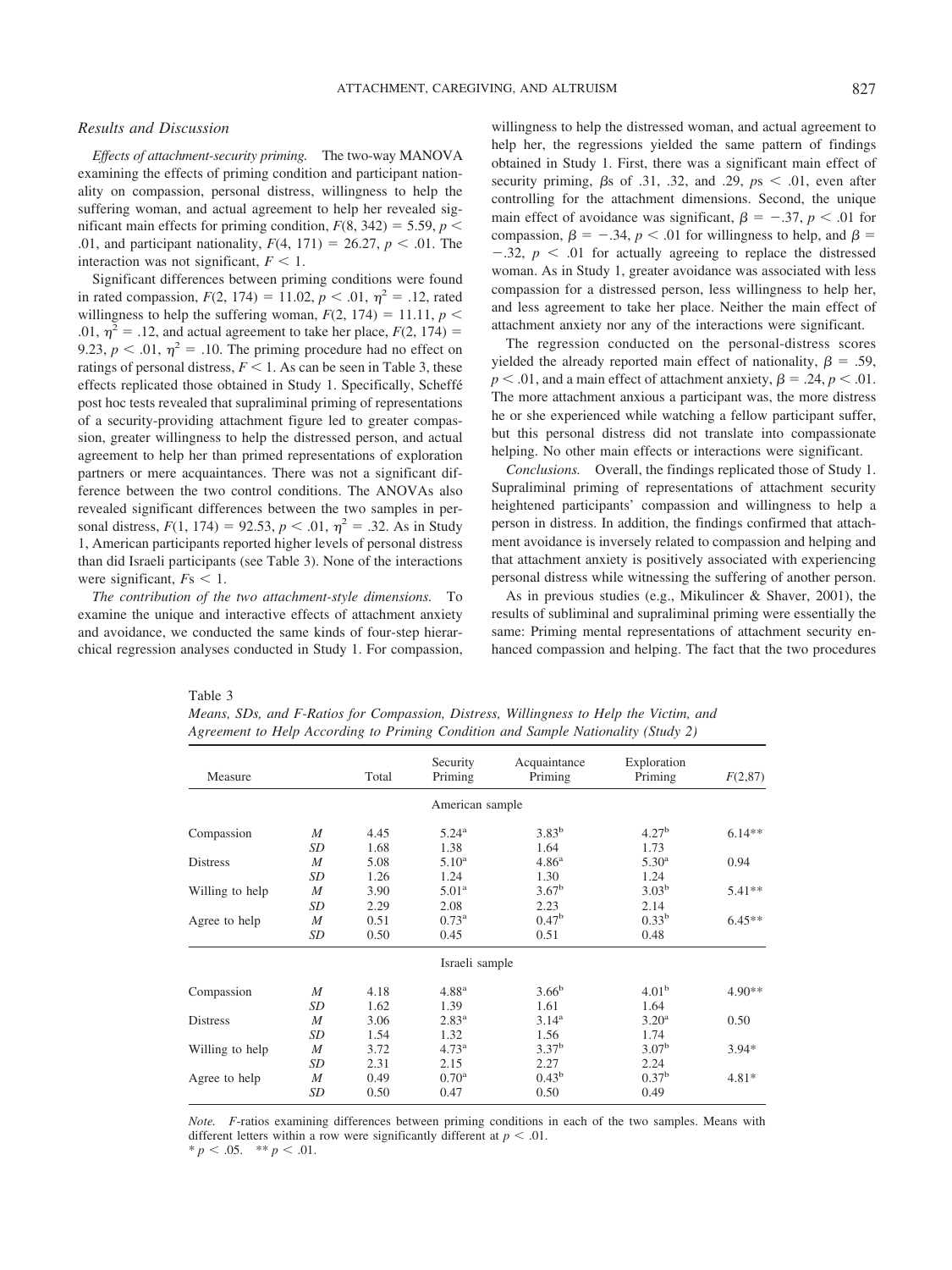produced similar effects suggests that security priming works similarly whether it is induced consciously or unconsciously. That is, the involvement of conscious processes during priming did not interfere with the prosocial effects of the contextual activation of attachment security.

Before moving on to Studies 3–5, we consider here the absence of a significant association between personal distress and helping and the fact that high scorers on the attachment anxiety scale reported considerable personal distress when seeing another person suffer but apparently had difficulty translating that distress into effective helping. According to Batson (1991), personal distress can be translated into helping as long as helping is seen as the easiest way to reduce the distress. In fact, under laboratory conditions of what is known as *difficult escape*, in which it is difficult or impossible for the potential helper to avoid witnessing the victim's continued suffering, high levels of personal distress can lead to helping (Batson, 1991). In Studies 1 and 2, we created a difficult escape condition, because the participants knew that Liat might feel she had to continue to perform the unpleasant tasks if they did not take her place. However, participants also knew about the ethical constraints on psychological experiments that should prevent the experimenter from forcing Liat to continue if she decided not to. (The participants themselves had completed an informed consent agreement and probably realized that Liat must have done the same thing.) Therefore, some participants might have implicitly construed the situation as an easy escape condition. Lamentably, we did not collect information about this possibility. Our conclusion about a disjunction between personal distress and helping might be limited to easy escape conditions, to people scoring high on attachment anxiety, or to the personal cost of agreeing to engage in stressful tasks (e.g., taking another person's place and having cockroaches run up their arms). Further research will be needed to clarify this issue.

Until that research is completed, we do not know how far our results can be generalized. We deliberately created a situation in which participants thought they would have to suffer if they replaced Liat. This is meant to be similar to real-life situations in which a person takes risks (of disease, loss of time, embarrassment, frustration, physical exertion, etc.) to help someone else someone, say, who looks seriously ill or injured or unpredictable or uncertain whether he or she wishes to be helped, moved, taken to a hospital, and so on.

We should also mention another possible limitation of Studies 1 and 2. In these studies, the distressed person was a woman and the videotaped experimenter was a man. We decided to videotape a distressed woman following Batson's "lady in distress" procedure (e.g., Batson et al., 1989). Moreover, because the studies were intended mainly to examine effects of attachment orientation and security priming on compassion and helping, which in itself requires a large sample size, we did not vary the gender of the distressed person or the videotaped experimenter. To do so would have entailed much larger samples in two countries. Future studies will be necessary to determine whether the gender combination of participants, distressed person, and experimenter moderate the observed effects of security priming and attachment scores on compassion and helping.

# *Study 3*

In Studies 3–5, we examined the hypothesis that contextual heightening of attachment security overrides egoistic motives for helping and results in genuinely altruistic helping. Although there is evidence that egoistic motives, such as empathic joy and negative-mood relief, can promote helping (e.g., Cialdini et al., 1987; Smith et al., 1989), we expected the sense of attachment security to increase compassion and helping even when there was no egoistic reason for helping (e.g., no empathic joy, no mood relief). Theoretically, the sense of attachment security involves feelings of safety and self-worth (Mikulincer & Shaver, 2005), which reduces the need for selfishness (defensive self-protection) and allows a person to direct attention to others' distress, take the perspective of a distressed other, and engage in altruistic behavior with the primary goal of benefiting the other person. For secure people, helping others does not need to serve personal-protection goals, because they already feel safe and secure. Rather, their sense of attachment security frees energy and attention to be used by the caregiving system, allowing a person to adopt an empathic attitude toward others' distress, which, according to Batson (1991), is the key mechanism underlying altruistic helping.

We expected the various egoistic motives for helping, proposed and studied by Cialdini et al. (1987, 1997) and Smith et al. (1989), to be more common among insecurely attached people, especially those scoring high on avoidance. We had already found in studies of real-world volunteering (Gillath et al., 2005) that selfish reasons for helping were more common among insecure individuals. For them, because they suffer from doubts and insecurities related to negative models of self and others, helping others provides one possible route to feeling better about themselves. When no egoistic payoff is salient, they should be less eager to help.

In Studies 3–5, we focused on three egoistic motives for helping: mood-enhancement (Cialdini et al., 1987), empathic joy (Smith et al., 1989), and closeness-identification (Cialdini et al., 1997). These motives have been examined in previous studies, producing solid evidence that they sometimes account for helping behavior. Moreover, Batson (1991, 2002) has shown that an empathy manipulation—asking research participants to take another person's perspective—increases helping even when these three egoistic motives are absent. Since empathy is one process underlying the hypothesized effects of attachment security, we expected that contextual bolstering of attachment security would increase helping even in the absence of these three motives.

Study 3 focused on mood enhancement as a motive for helping. Cialdini et al. (1987) hypothesized that witnessing another person's suffering would elicit negative emotions such as sadness or sorrow and that people would help a suffering person to counter their negative feelings and enhance their own mood. Studies have shown that this egoistic motive can account for helping and that anticipation of mood enhancement by means other than helping (e.g., expecting to watch a comic film) reduces helping (e.g., Cialdini et al., 1987; Schaller & Cialdini, 1988). We hypothesized that, although mood enhancement would be a possible motive for helping, security priming would heighten compassion and helping even when participants anticipated mood enhancement by other means. Attachment security by itself provides a sense of protection and comfort that allows a person to shift mental resources from defensive and mood-enhancement efforts to other behavioral sys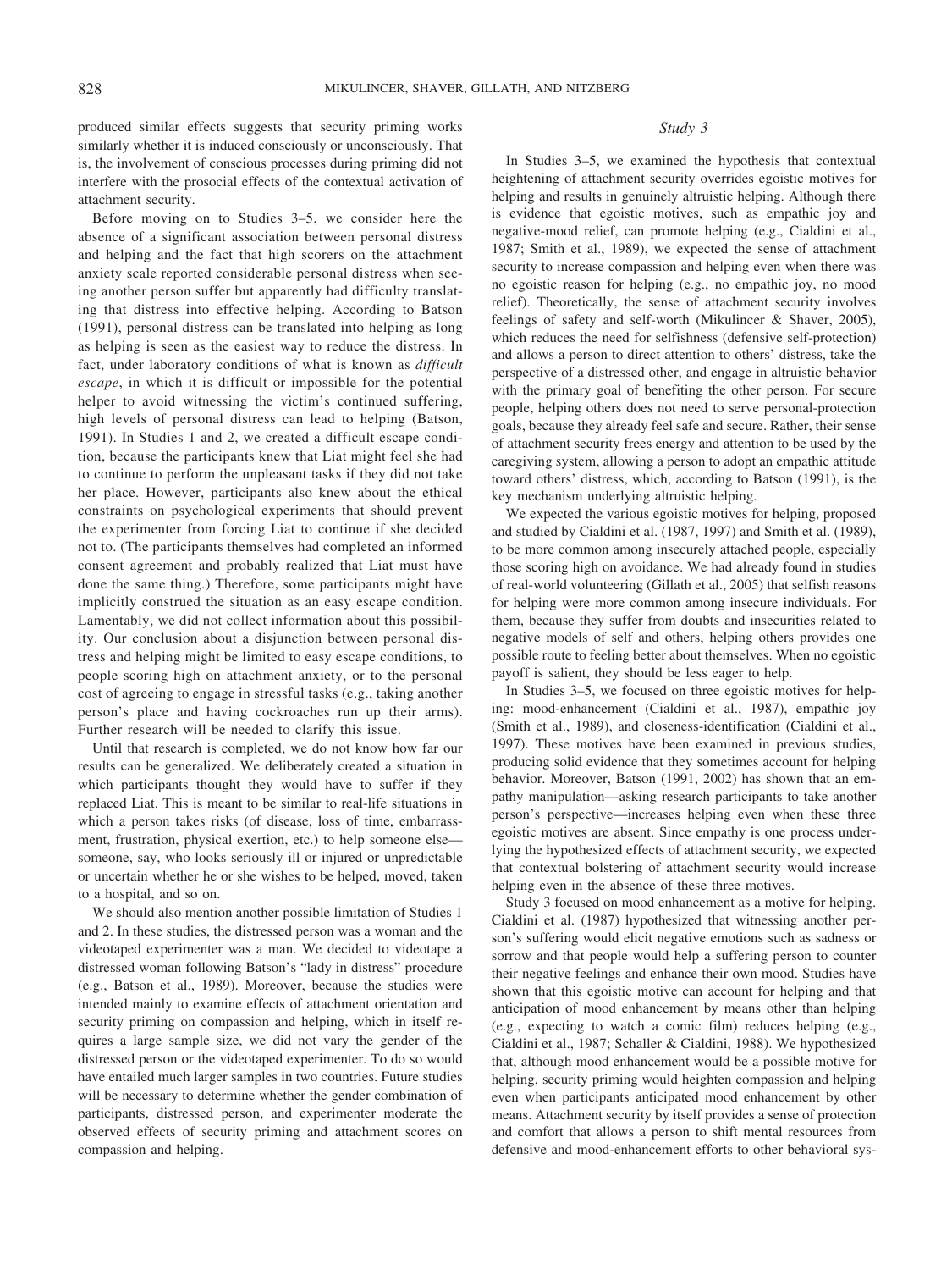tems, including empathy, compassion, and caring for another person who is suffering.

In Study 3, we assessed participants' dispositional levels of attachment anxiety and avoidance, randomly divided them into two priming conditions (security priming, neutral priming), had them read a true newspaper article about a woman in dire personal and financial distress, and asked them to rate their emotional reactions to the article (compassion, personal distress) and their willingness to help the woman described in the article. In each priming condition, half of the participants were told that after completing the article they would read some funny stories that are known to have mood-enhancing effects (mood-enhancement condition). The remaining participants were told they would read stories whose topics did not seem to have anything to do with mood enhancement (no-mood-enhancement condition). The manipulation was similar to one used by Batson et al. (1989). Our predictions were as follows:

- 1. Participants in the security priming condition would report more compassion and greater willingness to help the needy woman than participants in the neutralpriming condition, even when they anticipated mood enhancement.
- 2. The effects of the mood-enhancement manipulation (lower compassion and willingness to help in the moodenhancement condition) would be significant only following neutral (but not security) priming.
- 3. Scores on the avoidant attachment dimension would be inversely associated with compassion and willingness to help and would moderate the effects of the moodenhancement manipulation. Specifically, anticipated mood enhancement would reduce compassion and willingness to help mainly among avoidant participants but not among relatively nonavoidant participants (i.e., those who were closer to the secure end of the avoidance dimension).

In Study 3, we also assessed other individual-difference variables known to be correlated with the attachment-style dimensions, such as self-esteem and neuroticism (see Mikulincer & Shaver, 2003, for a review), because these might be hypothesized as alternative explanations of an association between secure attachment and helping. We could then statistically control for these variables and see whether the attachment dimensions still had unique effects on compassionate, helpful reactions to a person in distress.

# *Method*

suring attachment style, self-esteem, and neuroticism before the experimental manipulations and measures; the other half completed the scales following the experimental procedure.<sup>6</sup> The order of the scales was randomized across participants.

To save time, attachment-related anxiety and avoidance were assessed with brief versions of the ECR scales (see details in Study 1). The versions consisted of the first half of each scale (18 items in all; 9 anxiety items and 9 avoidance items). Using brief versions of the scales was justified by the high reliability coefficients obtained for the full ECR scales in Studies 1 and 2 (coefficients higher than .92). Even the brief scales had high coefficient alphas in Studies 3–5, as shown in Table 1.

Self-esteem was assessed with Rosenberg's (1979) 10-item self-esteem scale. Participants rated their agreement with each item on a 4-point scale ranging from *strongly disagree* (1) to *strongly agree* (4). In Study 3 (and in Studies 4 and 5), Cronbach's alpha for the 10-item scale was high (see Table 1). Neuroticism was assessed with a 12-item version of the Neuroticism subscale of the Eysenck Personality Inventory (Eysenck & Eysenck, 1967). Participants rated the extent to which an item was self-descriptive on a 5-point scale, ranging from *not at all* (1) to *very much* (5). In Studies 3–5, alphas for the 12-item scale were high (see Table 1).<sup>7</sup>

Participants were randomly divided into two experimental conditions according to the thoughts to be primed in the experimental session. Participants in the security-priming condition were asked to complete the WHOTO scale (see Study 1), in which they named specific securityproviding attachment figures. Participants in the neutral-priming condition were asked to complete a brief life habits scale, in which they described six leisure activities. Immediately following this procedure, participants were informed that they would read a newspaper article and then some stories. They were also told that they would be asked to report their feelings and reactions to the article and the stories. Participants in each priming condition were then randomly divided into two conditions according to type of stories they would read following the newspaper article. In the anticipated mood-enhancement condition, participants were informed that they would read a series of funny stories that were known to have a mood-enhancing effect. In the no anticipated mood-enhancement condition, participants were told they would read a series of stories that were described in such a way that no particular effect on mood was anticipated.

Following these manipulations, all participants were given a newspaper article about a needy woman. The article described the substantial rise in people eating at a soup kitchen in a city near the university (a composite story based on actual articles in newspapers from the Davis, California, and Tel-Aviv areas) and presented the story of an unemployed widow and mother of five, who brings her children to a free soup kitchen because otherwise they would suffer from hunger and malnutrition, if not starvation. After reading the article, participants were asked to complete a 24-item questionnaire assessing their reactions. Among these questions, participants rated their emotional reactions to the needy woman (compassion, personal distress) and willingness to help her. The 4 compassion items and the 6 personal distress items were the ones used in Study 1 (see

*Participants.* One hundred twenty American undergraduates at the University of California, Davis (91 women and 29 men, ranging in age from 18 to 34 years,  $Mdn = 20$ ), and 120 Israeli undergraduates from Bar-Ilan University (84 women and 36 men, ranging in age from 18 to 30 years,  $Mdn = 22$ ) participated in the study in exchange for research credit. Each of the samples was randomly divided into four conditions with 30 participants in each.

*Materials and procedure.* The study was run in small groups of 5 to 10 participants who were told they were participating in a study of personality and social cognition. Half of them received three self-report scales mea-

<sup>6</sup> In Studies 3–5, the placement of the individual-difference measures before or after the experimental procedure— did not significantly affect scores on those measures or on the dependent variables. We therefore say nothing more about this methodological variable.

 $7$  In Studies 3–5, significant correlations were found between attachment anxiety and self-esteem, with *r*s ranging from  $-.22$  to  $-.44$  (all  $ps < .05$ ). Significant correlations were also found between attachment anxiety and neuroticism, with *rs* ranging from .32 to .59 (all  $ps < .01$ ). Avoidance was not significantly associated with self-esteem or neuroticism,  $rs < .18$ . As in our previous studies, including the experimental ones (e.g., Mikulincer, Gillath, & Shaver, 2002), the correlations between attachment anxiety, self-esteem, and neuroticism did not explain or eliminate the effects of attachment anxiety.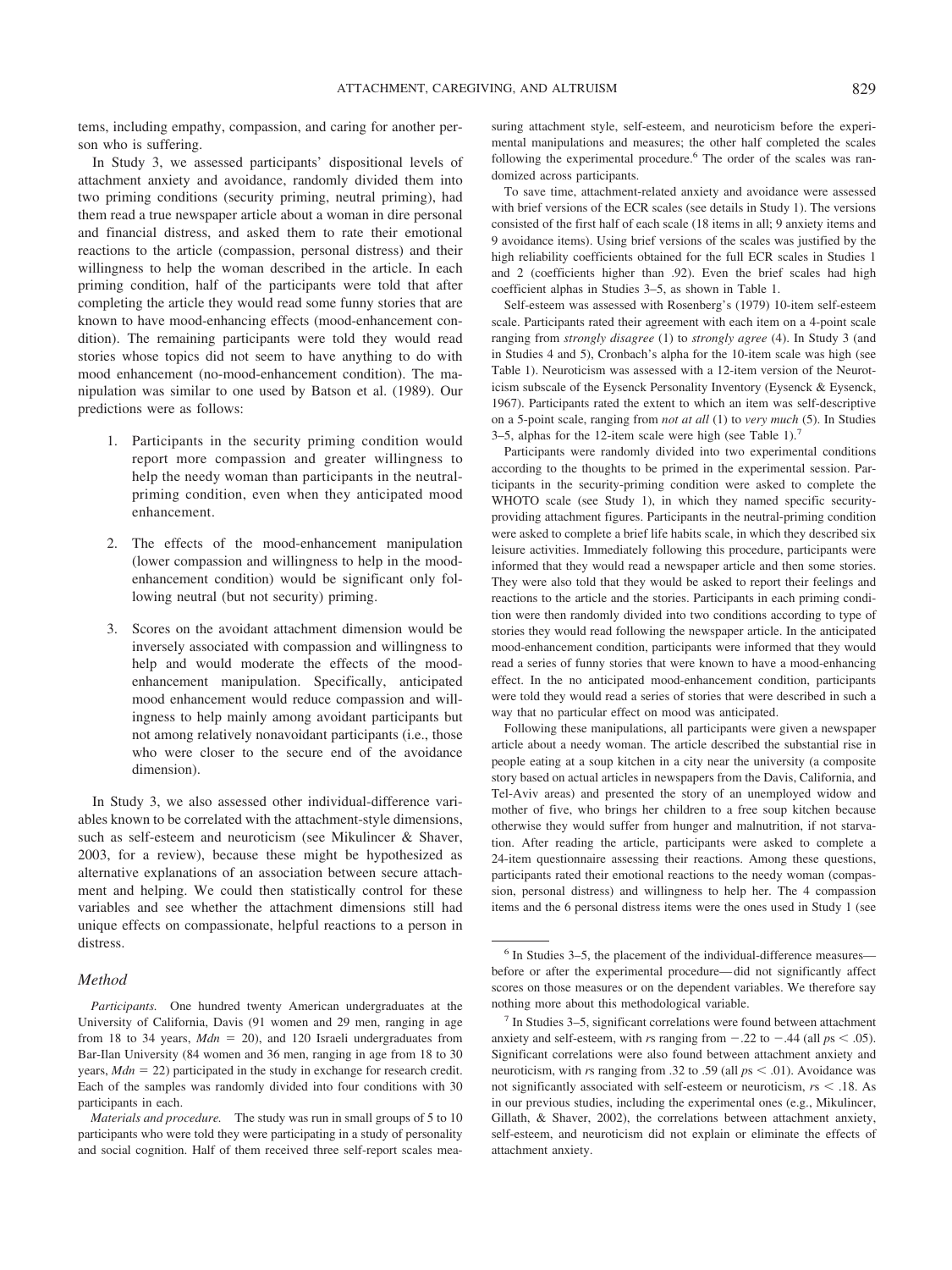#### Table 4

|                     |                  |                        | Neutral priming     | Security priming       |                     |  |
|---------------------|------------------|------------------------|---------------------|------------------------|---------------------|--|
| Measure             |                  | No mood<br>enhancement | Mood<br>enhancement | No mood<br>enhancement | Mood<br>enhancement |  |
| Compassion          |                  |                        |                     |                        |                     |  |
| American sample     | M                | $5.33^{a}$             | 4.69 <sup>b</sup>   | $5.48^{\rm a}$         | $5.60^{\rm a}$      |  |
|                     | SD               | 0.99                   | 1.08                | 0.99                   | 0.95                |  |
| Israeli sample      | M                | $5.65^{\rm a}$         | 4.80 <sup>b</sup>   | $5.45^{\rm a}$         | $5.85^{\rm a}$      |  |
|                     | SD               | 1.25                   | 1.37                | 1.25                   | 1.18                |  |
| Personal distress   |                  |                        |                     |                        |                     |  |
| American sample     | $\boldsymbol{M}$ | $3.13^{\rm a}$         | $3.04^{\rm a}$      | $3.61^{\rm a}$         | 3.68 <sup>a</sup>   |  |
|                     | SD.              | 1.32                   | 1.32                | 1.45                   | 1.53                |  |
| Israeli sample      | M                | $4.25^{\rm a}$         | $3.92^{\rm a}$      | 3.68 <sup>a</sup>      | 4.36 <sup>a</sup>   |  |
|                     | SD               | 1.49                   | 1.18                | 1.32                   | 1.26                |  |
| Willingness to help |                  |                        |                     |                        |                     |  |
| American sample     | M                | $5.29^{\rm a}$         | $4.13^{b}$          | $5.18^{a}$             | 5.09 <sup>a</sup>   |  |
|                     | SD               | 1.20                   | 1.32                | 1.08                   | 1.24                |  |
| Israeli sample      | M                | $5.06^{\rm a}$         | 4.48 <sup>b</sup>   | $5.07^{\rm a}$         | 5.36 <sup>a</sup>   |  |
|                     | SD               | 1.28                   | 1.20                | 1.17                   | 1.04                |  |

*Means and SDs for Compassion, Distress, and Willingness to Help According to Sample Nationality, Priming Condition, and Anticipated Mood Enhancement (Study 3)*

*Note.* Means with different letters within a row were significantly different at  $p < .01$ .

reliability coefficients in Table 1). Willingness to help the needy woman was assessed with 11 items describing specific helping behaviors (e.g., help her search for a job through newspaper want ads, accompany her to job interviews, donate a food item to her once a month). Participants rated the extent to which they would be willing to carry out each described behavior on a 7-point scale, ranging from *not at all* (1) to *very much* (7). (As far as we know, participants believed they actually were agreeing to help if they provided high ratings on these scales, but we did not assess this belief.) As can be seen in Table 1, alphas for these items were high, enabling us to create a scale by averaging the 11 ratings.<sup>8</sup>

#### *Results and Discussion*

*Effects of attachment-security priming.* The effects of attachment security were examined in a three-way MANOVA and follow-up ANOVAs, with priming condition, anticipated mood enhancement, and sample nationality as the factors. Ratings of compassion, personal distress, and willingness to help the needy woman were the dependent variables. The MANOVA yielded significant main effects of nationality,  $F(3, 230) = 5.64$ ,  $p < .01$ , and priming condition,  $F(3, 230) = 3.95$ ,  $p < .01$ , and a significant two-way interaction between priming condition and anticipated mood enhancement,  $F(3, 230) = 4.70$ ,  $p < .01$ . No other effects were significant.

Univariate ANOVAs yielded significant differences between the two national samples only in ratings of personal distress, *F*(1,  $(232) = 17.05, p < .01, \eta^2 = .09$ . As can be seen in Table 4, Israeli participants reported higher levels of personal distress while reading about the needy woman  $(M = 4.05)$  than did American participants  $(M = 3.33)$ .

The ANOVAs also revealed that priming condition had a significant main effect on compassion,  $F(1, 232) = 10.35$ ,  $p < .01$ ,  $\eta^2$  = .05, and on willingness to help the needy woman,  $F(1,$  $(232) = 7.52, p < .01, \eta^2 = .04$ . The effect of priming condition on personal distress was not significant,  $F < 1$ . As can be seen in Table 4, participants in the security-priming condition reported greater compassion and more willingness to help ( $M = 5.59$ ,  $M =$ 5.18) than did participants in the neutral-priming condition (*M* 5.12,  $M = 4.74$ ). The two-way interaction between priming and anticipated mood enhancement was statistically significant only for compassion,  $F(1, 232) = 11.86$ ,  $p < .01$ ,  $\eta^2 = .06$ , and willingness to help,  $F(1, 232) = 9.41$ ,  $p < .01$ ,  $\eta^2 = .05$ , but not for personal distress,  $F < 1$ .

Tests for simple main effects revealed the following pattern of differences. In the neutral-priming condition, participants in the anticipated mood-enhancement condition (expecting to read funny stories) reported lower compassion and less willingness to help the needy woman than did participants in the no anticipated moodenhancement condition (expecting to read neutral affective stories),  $F_s$  of 11.90 and 12.34,  $ps < .01$  (see means in Table 4). This effect supported the mood-enhancement hypothesis tested in previous studies by Cialdini et al. (1987); it indicated that offering a mood-repair alternative (funny stories) led to a significant reduction in participants' compassionate, helping responses. However, these effects of anticipated mood enhancement were not significant in the attachment-security priming condition, *F*s of 1.72 and 0.26. As can be seen in Table 4, participants who were primed with representations of attachment security reported relatively high levels of compassion and willingness to help the needy woman regardless of anticipated mood enhancement.

*The contribution of attachment-style dimensions.* In examining the unique and interactive effects of the attachment-style dimensions (anxiety, avoidance), we conducted five-step hierarchical regressions with attachment anxiety, attachment avoidance, and dummy variables representing nationality, priming condition, and anticipated mood enhancement as the predictors. The technical

<sup>8</sup> In Studies 3–5, willingness to help was significantly associated with compassion, with *rs* ranging from  $.43$  to  $.61$  (all  $ps < .01$ ), but not with personal distress,  $rs < .15$ .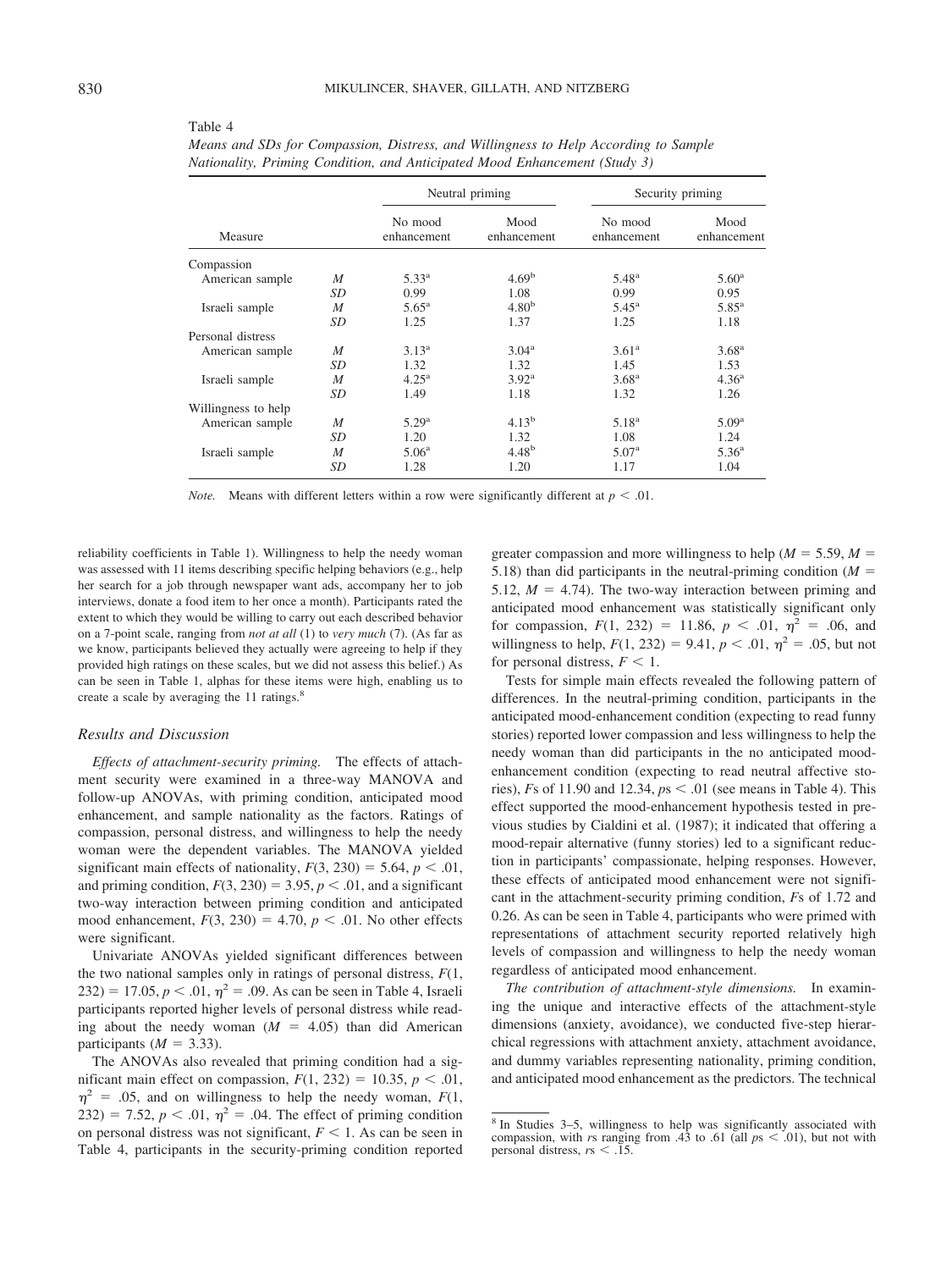With regard to ratings of personal distress, the regression yielded the already reported significant effect for participant nationality,  $\beta = -0.27$ ,  $p < 0.01$ , and a significant main effect for attachment anxiety,  $\beta = .21$ ,  $p < .01$ . In line with the findings of Studies 1 and 2, the higher the attachment-anxiety score, the higher the reported distress while reading about the needy woman. No other main effects or interactions were significant.

With regard to compassion and willingness to help, the regression analyses revealed the now familiar pattern of findings. First, they yielded the already reported significant main effect of security priming,  $\beta$ s of .20 and .18,  $p s < .01$ , and the significant interaction between priming and mood enhancement,  $\beta$ s of .43 and .38,  $\beta$ s < .01, even after controlling for the attachment dimensions, selfesteem, and neuroticism. Second, the unique main effect of attachment avoidance was significant,  $\beta = -.36$ ,  $p < .01$ , for compassion,  $\beta = -28$ ,  $p < .01$ , for willingness to help. In line with the findings of Studies 1 and 2, the higher the attachment avoidance, the lower the rated compassion and willingness to help. Third, the regressions also yielded a significant two-way interaction of mood enhancement and attachment avoidance,  $\beta = -.24$ ,  $p < .01$  for compassion,  $\beta = -0.29$ ,  $p < 0.01$  for willingness to help. Neither the main effect of attachment anxiety nor any of the other interactions were significant.

Regressions examining the source of the significant two-way interaction between mood enhancement and avoidance revealed that anticipation of mood enhancement was significantly associated with lower levels of compassion and willingness to help when participants scored relatively high on attachment avoidance (1 *SD* above the mean),  $\beta$ s of  $-.28$  and  $-.37$ ,  $\beta$ s  $\leq .01$ . However, when participants scored relatively low on attachment avoidance (1 *SD* below the mean), anticipated mood enhancement did not have a significant effect on ratings of compassion and willingness to help,  $\beta$ s of  $-.07$  and  $-.03$ . That is, the mood-enhancement hypothesis was supported for avoidant individuals but could not explain the compassionate responses of less avoidant (i.e., more secure) individuals.

*Conclusions.* Overall, the findings indicate that the effects of contextually heightened attachment security on compassion and willingness to help are observable even when mood can be enhanced by means other than helping. It therefore seems that increased security actually fosters empathic, compassionate altruism. This conclusion is also supported by the finding that anticipated mood enhancement led to a drop in compassion and willingness to help only when no attachment-security representation was contextually activated (neutral priming) or among highly avoidant (i.e., relatively insecure) individuals. The dispositional sense of security or the contextual activation of this sense seems to have rendered mood enhancement less relevant and therefore promoted compassionate, helping responses even if those responses had no immediate mood-regulation benefit. The findings also replicated the previously observed associations between attachment avoidance, attachment anxiety, and reactions to others' suffering, while showing that these associations cannot be explained by variations in self-esteem or neuroticism.

### *Study 4*

Study 4 focused on the empathic joy motive for helping. Smith et al. (1989) hypothesized that people provide help so that they can empathically enjoy the resolution and relief of the other person's distress. In support of this view, Smith et al. showed that preventing empathic joy— by blocking the opportunity to witness the positive outcomes of one's helping behavior or causing participants to believe that helpful behavior might not produce the desired positive outcomes—reduced helping behavior. We hypothesized that, although empathic joy is a possible motive for helping, security priming would heighten compassion and willingness to help even when little empathic joy was anticipated. Attachment security helps a person maintain a positive mood— due to feeling loved, accepted, and cared for by others, and worthy and special in the eyes of attachment figures—which means that secure individuals have less need than insecure individuals to search for additional sources of happiness and joy (Mikulincer & Shaver, 2005). They can therefore direct their resources to other behavioral systems including caregiving, which involves empathic, altruistic attitudes toward other people's suffering.

To evaluate this hypothesis, we replicated the design of Study 3 but used an empathic joy manipulation rather than a moodenhancement manipulation. Specifically, we assessed participants' dispositional attachment style, self-esteem, and neuroticism; randomly divided participants into two priming conditions (security priming, neutral priming); gave them a newspaper article about a woman suffering personal and financial distress; and asked them to rate their emotional reactions to the article (compassion, personal distress) and their willingness to help the woman described in it. In each priming condition, half of the participants were told that the needy woman was chronically depressed and her mood might be beyond their ability to repair (no empathic joy condition). The remaining participants were told that the needy woman's feelings would probably benefit from help (empathic joy condition). Our predictions were as follows:

- 1. Participants in the security-priming condition would report more compassion and greater willingness to help than would participants in the neutral-priming condition, even when they anticipated no empathic joy.
- 2. The effects of the empathic joy manipulation (lower compassion and willingness to help in the no empathic joy condition) would be significant only following neutral (but not security) priming.
- 3. Attachment avoidance would be inversely associated with compassion and willingness to help and would moderate the effects of the empathic joy manipulation. Specifically, the anticipation of no empathic joy would reduce compassion and willingness to help mainly among avoidant participants but not among their less avoidant counterparts.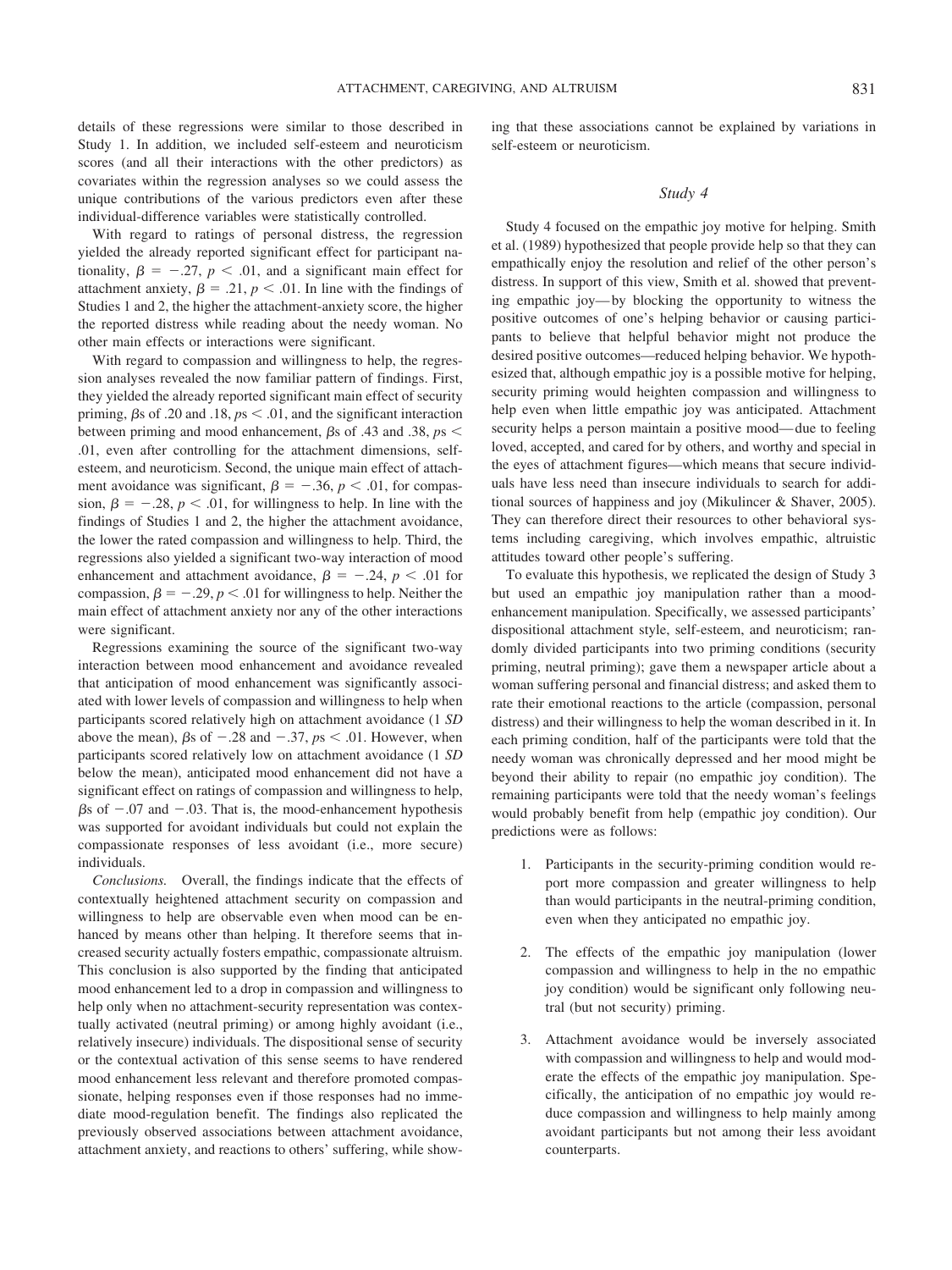#### *Method*

*Participants.* One hundred twenty American undergraduates at the University of California, Davis (88 women and 32 men, ranging in age from 17 to 31 years,  $Mdn = 20$ ), and 120 Israeli undergraduates from Bar-Ilan University (79 women and 41 men, ranging in age from 19 to 39 years,  $Mdn = 23$ ) participated in the study in exchange for research credit. Each of the two samples was randomly divided into four conditions with 30 participants in each.

*Materials and procedure.* Most of the study's instructions, procedure, and materials were identical to those in Study 3. Specifically, participants completed the 18-item brief version of the ECR, the Rosenberg Self-Esteem Scale (Rosenberg, 1979), and the neuroticism scale before or after the experimental manipulations (see reliability coefficients in Table 1). They were then randomly divided into the two priming conditions (security, neutral) according to the questionnaire they completed (WHOTO scale, life habits scale), read the newspaper article about a needy woman, and answered the 24-item questionnaire assessing their emotional reactions (compassion, personal distress) and willingness to help (see reliability coefficients in Table 1).

The single difference between Study 3 and Study 4 was the inclusion in Study 4 of an empathic joy manipulation instead of a mood-enhancement manipulation. Specifically, participants in each priming condition were randomly divided into two conditions according to additional information they received about the mental health of the needy woman. In the empathic joy condition, the newspaper article stated that although the woman was diagnosed as suffering from mild depression, her prognosis was good and improvement was expected in the near future. In the no empathic joy condition, participants read that the woman was suffering from severe depression, that her prognosis was not good, and that no improvement was expected in the near future. In this condition, participants were led to believe that although their help might objectively improve the woman's situation, it probably would not improve her mood and therefore would not allow them to experience empathic joy.

#### *Results and Discussion*

*Effects of attachment-security priming.* The effects of attachment security were examined in a three-way MANOVA and follow-up ANOVAs, as described in Study 3. The MANOVA yielded significant main effects for participant nationality, *F*(3,  $(230) = 11.46, p < .01$ ; priming condition,  $F(3, 230) = 14.83, p <$ .01; empathic joy,  $F(3, 230) = 5.83$ ,  $p < .01$ ; and a two-way interaction between priming condition and empathic joy, *F*(3,  $(230) = 8.60, p < .01$ . No other effects were significant. ANOVAs yielded significant differences between the two samples in ratings of personal distress,  $F(1, 232) = 7.99$ ,  $p < .01$ ,  $\eta^2 = .04$ , and willingness to help,  $F(1, 232) = 24.60, p < .01, \eta^2 = .09$ . As in Study 3, Israeli participants reported higher levels of distress while reading about the needy woman  $(M = 3.68)$  than did American participants ( $M = 3.19$ ). However, American participants reported higher willingness to help ( $M = 4.77$ ) than did Israeli participants  $(M = 3.98)$ .

The main effect of empathic joy was significant only for ratings of personal distress,  $F(1, 232) = 13.95$ ,  $p < .01$ ,  $\eta^2 = .05$ . Participants in the no empathic joy condition reported higher levels of personal distress while reading about the needy woman (*M* 3.76) than did participants in the empathic joy condition  $(M =$ 3.11). The ANOVAs also revealed that priming condition had a significant main effect on compassion,  $F(1, 232) = 34.06$ ,  $p < .01$ ,  $\eta^2 = .13$ , and willingness to help,  $F(1, 232) = 26.32, p < .01$ ,  $\eta^2$  = .09. As in Study 3, participants in the security-priming condition reported higher compassion and greater willingness to help ( $M = 5.44$ ,  $M = 4.78$ ) than did participants in the neutralpriming condition ( $M = 4.52$ ,  $M = 3.96$ ). The two-way interaction between priming and empathic joy was also significant for compassion,  $F(1, 232) = 23.38$ ,  $p < .01$ ,  $\eta^2 = .08$ , and willingness to help,  $F(1, 232) = 9.29$ ,  $p < .01$ ,  $\eta^2 = .04$ .

Tests for simple main effects revealed the following pattern of differences: In the neutral-priming condition, participants in the empathic joy condition (reading about a mildly depressed needy woman) reported higher compassion and more willingness to help than did participants in the no empathic joy condition (reading about a severely depressed needy woman), *F*s of 11.94 and 5.66,  $p<sub>5</sub> < 0.01$  (see means in Table 5). In contrast, following attachmentsecurity priming, participants in the no empathic joy condition

#### Table 5

|  | Means and SDs for Compassion, Distress, and Willingness to Help According to Sample |  |  |  |  |
|--|-------------------------------------------------------------------------------------|--|--|--|--|
|  | Nationality, Priming Condition, and Anticipated Empathic Joy (Study 4)              |  |  |  |  |

|                     |                  | Neutral priming   |                   | Security priming  |                   |  |  |
|---------------------|------------------|-------------------|-------------------|-------------------|-------------------|--|--|
| Measure             |                  | No empathic joy   | Empathic joy      | No empathic joy   | Empathic joy      |  |  |
| Compassion          |                  |                   |                   |                   |                   |  |  |
| American sample     | M                | $4.23^{\rm a}$    | 4.90 <sup>b</sup> | 6.03 <sup>c</sup> | 5.03 <sup>b</sup> |  |  |
|                     | SD               | 1.09              | 1.10              | 1.05              | 1.18              |  |  |
| Israeli sample      | M                | 3.99 <sup>a</sup> | 4.95 <sup>b</sup> | 5.57 <sup>b</sup> | 5.14 <sup>b</sup> |  |  |
|                     | SD               | 1.43              | 1.18              | 1.31              | 1.23              |  |  |
| Personal distress   |                  |                   |                   |                   |                   |  |  |
| American sample     | $\boldsymbol{M}$ | $3.46^{\rm a}$    | 2.81 <sup>b</sup> | 3.56 <sup>a</sup> | 2.91 <sup>b</sup> |  |  |
|                     | SD               | 1.49              | 1.37              | 1.49              | 1.42              |  |  |
| Israeli sample      | M                | 4.01 <sup>a</sup> | 3.37 <sup>b</sup> | 4.04 <sup>a</sup> | 3.32 <sup>b</sup> |  |  |
|                     | SD               | 1.43              | 1.27              | 1.31              | 1.18              |  |  |
| Willingness to help |                  |                   |                   |                   |                   |  |  |
| American sample     | M                | 3.99 <sup>a</sup> | 4.59 <sup>b</sup> | 5.56 <sup>c</sup> | 4.92 <sup>b</sup> |  |  |
|                     | SD               | 1.25              | 1.27              | 1.12              | 1.11              |  |  |
| Israeli sample      | M                | $3.35^{\rm a}$    | 3.91 <sup>b</sup> | 4.40 <sup>c</sup> | $4.24^{bc}$       |  |  |
|                     | SD               | 1.30              | 1.19              | 1.29              | 1.25              |  |  |

*Note.* Means with different letters within a row were significantly different at  $p < .01$ .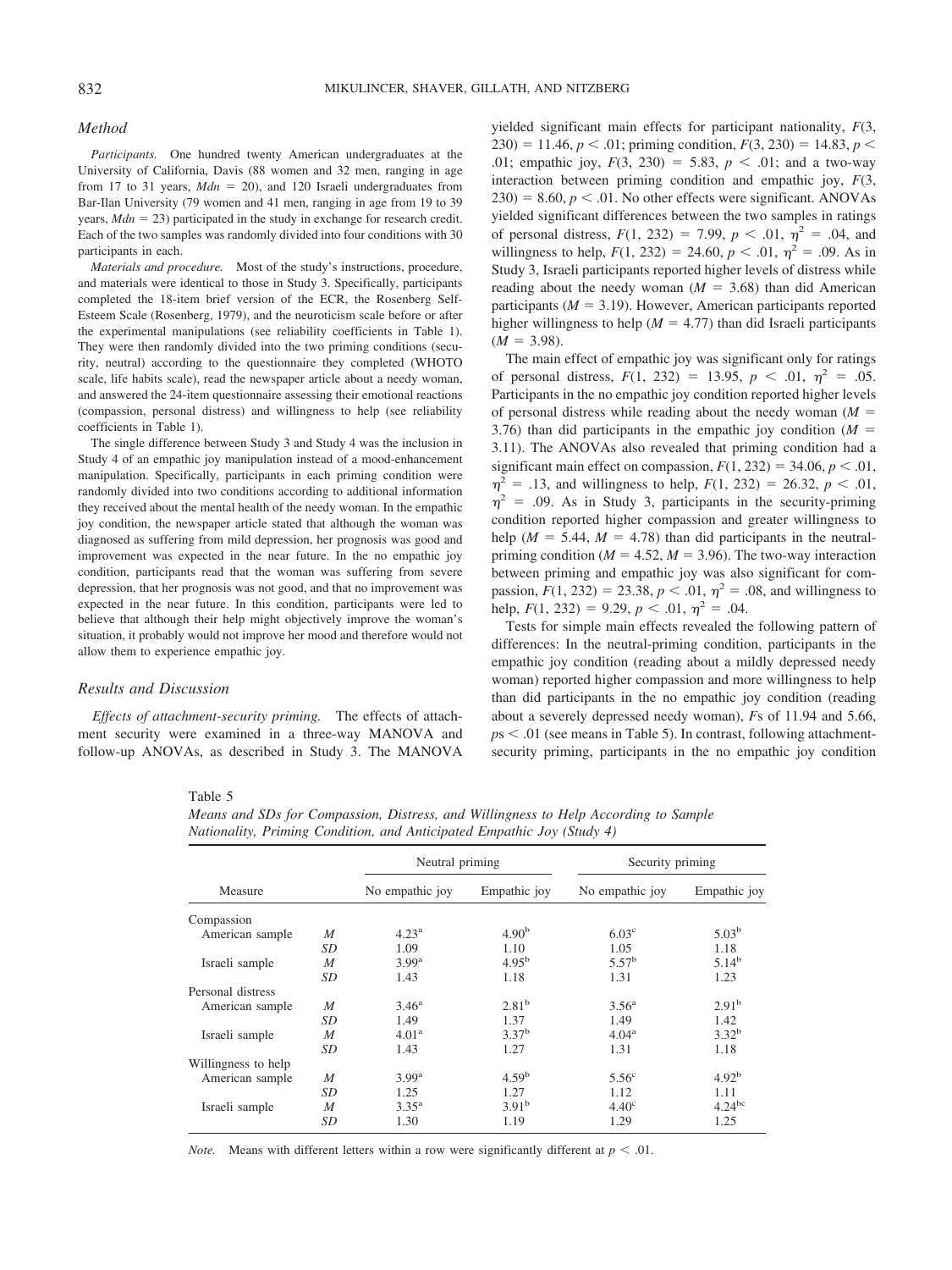reported higher compassion and more willingness to help than did participants in the empathic joy condition, *F*s of 9.63 and 3.18,  $p s < .05$  (see means in Table 5). That is, security priming led to greater compassion toward a severely depressed than toward a mildly depressed woman.

*The contribution of attachment-style dimensions.* The unique and interactive effects of the attachment dimensions (anxiety, avoidance) were examined with the same five-step hierarchical regressions, including self-esteem and neuroticism as covariates, described in Study 3. With regard to ratings of personal distress, the regression yielded the already reported significant effects of participant nationality,  $\beta = -.19, p < .01$ , and empathic joy,  $\beta =$  $-.22, p \leq .01$ . As in the previous studies, the main effect of attachment anxiety was also significant,  $\beta = .22$ ,  $p < .01$ : The higher the attachment anxiety, the higher the reported distress while reading about the needy woman. In addition, the regression revealed a significant interaction between empathic joy and attachment anxiety,  $\beta = .27$ ,  $p < .01$ . No other effects were significant.

Regressions examining the source of the significant two-way interaction between empathic joy and attachment anxiety revealed that the empathic joy condition led to lower levels of personal distress than did the no empathic joy condition only when participants scored relatively high on attachment anxiety (1 *SD* above the mean),  $\beta = -.36$ ,  $p < .01$ . However, when participants scored relatively low on anxiety (1 *SD* below the mean), the empathic joy manipulation did not have a significant effect on personal distress,  $\beta = -.05$ .

With regard to compassion, the regression yielded the already reported significant effect of security priming,  $\beta = .30, p < .01$ , and an interaction between priming and empathic joy,  $\beta = -.36$ ,  $p \leq 0.01$ , even after controlling for the attachment dimensions, self-esteem, and neuroticism. In addition, the unique main effect of attachment avoidance was significant,  $\beta = -.35, p < .01$ : The higher the avoidance, the lower the rated compassion. No other effects were significant.

The regression conducted on willingness to help also yielded the already reported significant effects of security priming,  $\beta = .28$ ,  $p < .01$ , nationality,  $\beta = .29$ ,  $p < .01$ , and an interaction between priming and empathic joy,  $\beta = -.27, p < .01$ , even after controlling for the two attachment dimensions, self-esteem and neuroticism. The unique main effect of attachment avoidance was also significant,  $\beta = -0.21$ ,  $p < 0.01$ : The higher the avoidance, the lower the willingness to help. In addition, the regression yielded a significant two-way interaction between empathic joy and attachment avoidance,  $\beta = .41$ ,  $p < .01$ . No other effects were significant.

Regressions examining the source of the significant two-way interaction between empathic joy and attachment avoidance revealed that anticipation of empathic joy was significantly associated with higher willingness to help the needy woman when participants scored relatively high on attachment avoidance (1 *SD* above the mean),  $\beta = .31$ ,  $p < .01$ . However, when participants scored relatively low on attachment avoidance (1 *SD* below the mean), the empathic joy manipulation did not have a significant effect on willingness to help. In fact, a trend was found such that participants scoring low on attachment avoidance reported more willingness to help a severely depressed woman (no empathic joy condition) than a mildly depressed woman (empathic joy condi-

tion),  $\beta = -.20, p < .05$ . That is, the empathic joy hypothesis seemed to apply only to relatively avoidant individuals.

*Conclusions.* The findings indicated that the effects of contextually enhanced attachment security on heightened compassion and willingness to help were most notable when participants anticipated no empathic joy. Moreover, the findings indicate that the empathic joy hypothesis applies mainly to insecurely attached individuals' responses to others' suffering, not to the reactions of more securely attached people or to the pattern of responses observed following contextual activation of attachment security. In fact, whereas anticipation of no empathic joy (as compared with the empathic joy condition) reduced compassion and willingness to help in the neutral-priming condition and among avoidant individuals, it actually increased compassionate, helping responses in the security priming condition and among people scoring low on avoidance. Thus, the dispositional sense of attachment security and the contextual enhancement of attachment security caused people to be more sensitive and compassionate toward a person whose suffering was so severe that it could not be immediately mitigated by helping efforts. As in Studies 1–3, the findings included the expected associations between attachment avoidance, attachment anxiety, and reactions to others' suffering, while indicating that these associations cannot be explained by variations in self-esteem or neuroticism.

The heightened feelings of compassion and willingness to help following security priming in the no empathic joy condition can be explained by an implicit manipulation of neediness in that condition. Although we did not intend to manipulate neediness, the severely depressed woman in the no empathic joy condition presumably needed more help than the mildly depressed woman in the empathic joy condition. If this is correct, contextual enhancement of attachment security caused people to be more sensitive and compassionate to a person who needed more help from them. This conclusion fits well with previous studies of romantic couples that showed that securely attached people provided more support when their romantic partner expressed more distress and need (B. C. Feeney & Collins, 2001; Simpson et al., 1992). Future studies should disentangle the potential confound between empathic joy and neediness as factors that interact with attachment security.

Doubts might also be raised about the extent to which participants in the no emphatic joy condition were blocked from experiencing some kind of joy after helping the needy woman. Participants might still feel, for example, that they could improve the condition and mood of her children, even if they could not improve her own mood. Unfortunately, we did not include measures relevant to that possibility. Nevertheless, two findings indicated that our manipulation succeeded in reducing anticipated joy. In the neutral-priming condition, we replicated Smith et al.'s (1989) finding that participants were more willing to help in the empathic joy than in the no empathic joy condition. Moreover, participants in the no empathic joy condition reported more personal distress while reading the article (a sign of mood deterioration) than did participants in the empathic joy condition.

# *Study 5*

Study 5 focused on closeness identification as a reason for helping. Cialdini et al. (1997) hypothesized that helping depends on the extent to which people feel close to and can identify with a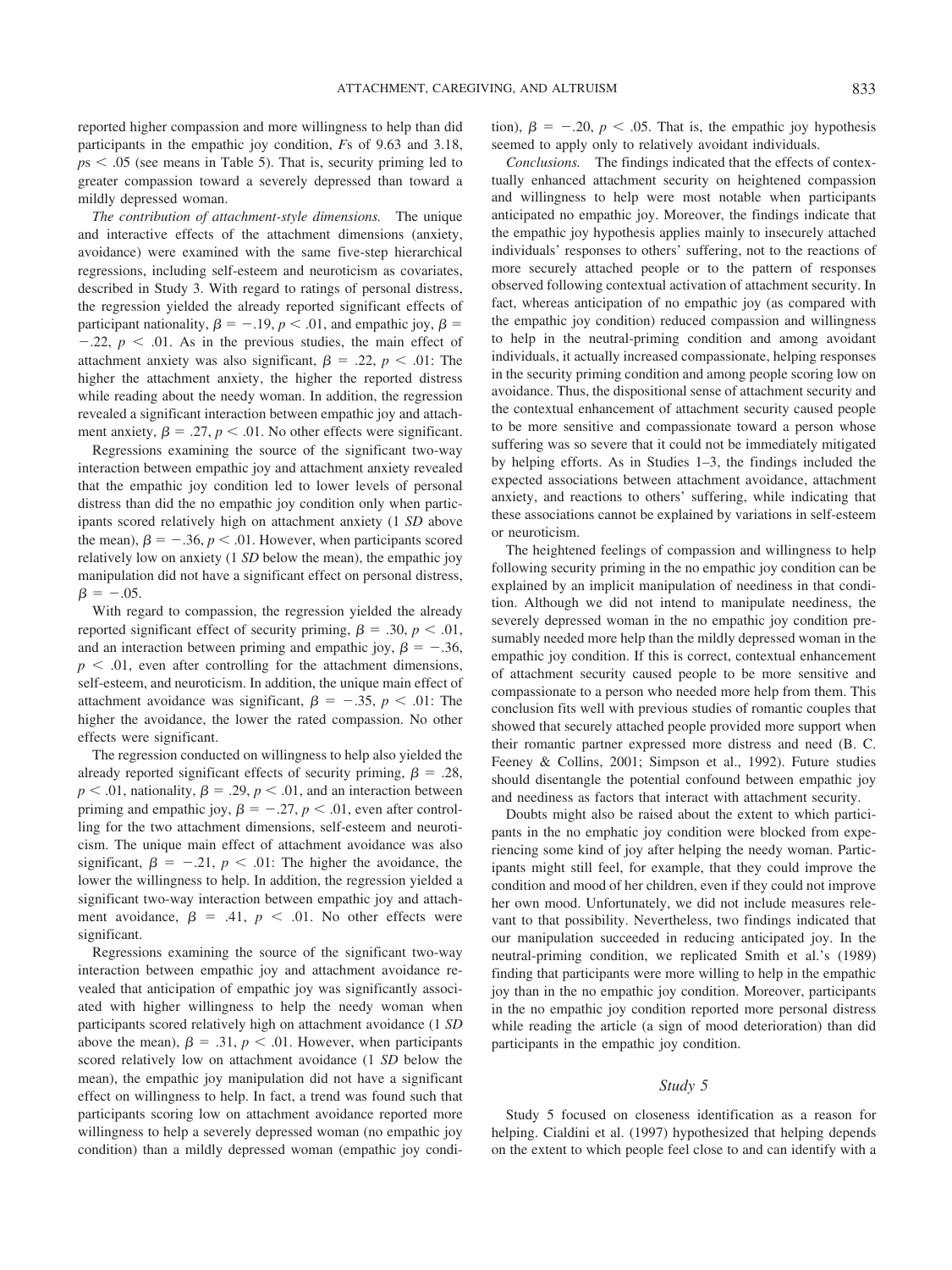needy person. In support of this view, they showed that reducing people's feelings of closeness to a needy person or their level of identification with the person produced a reduction in helping. We hypothesized that, although closeness is a possible reason for helping, security priming would heighten compassion and willingness to help even when little closeness or identification existed. Attachment security satisfies a person's need for closeness and proximity and provides a strong sense of connectedness and togetherness, leaving secure people with less need to search for other signs of closeness (Mikulincer & Shaver, 2005). They are more able to direct their mental resources to other behavioral systems, including caring for others, even distressed strangers. Previous studies have shown that security priming heightens both concern for the welfare of close relationship partners and concern for the welfare of all human beings (Mikulincer et al., 2003).

Beyond proposing the hypothesis that security priming would produce more compassion and helping than would neutral priming, even in response to strangers' needs, we realized that closeness is an inherent part of attachment and that caregiving might be more strongly activated in response to a close relationship partner's needs as compared with the needs of a stranger (Gillath, Shaver, & Mikulincer, 2005; Mikulincer et al., 2001). There are both psychological and biological (e.g., inclusive fitness; Hamilton, 1964) reasons for caring especially strongly about the welfare of genetically related individuals. Therefore, we also expected that greater compassion and more helping would be observed in response to a close relationship partner than to a stranger in both securitypriming and neutral-priming conditions.

To evaluate these hypotheses, we replicated the designs of Studies 3 and 4, but this time included a closeness manipulation. Specifically, we assessed participants' attachment style, selfesteem, and neuroticism; randomly divided participants into two priming conditions (security priming, neutral priming); gave them a newspaper article about a woman in personal and financial distress; and asked them to rate their emotional reactions to the article (compassion, personal distress) and their willingness to help the needy woman. In each priming condition, half of the participants were asked to imagine that the needy woman was a member of their nuclear family (high closeness condition). The remaining participants were asked to imagine that the needy woman was someone they knew but did not know well (low closeness condition).

We predicted a significant main effect for security priming: Participants in the security-priming condition would report more compassion and greater willingness to help the needy woman than would participants in the neutral-priming condition, even in the low closeness condition. We also predicted a main effect for closeness: Participants in both neutral-priming and securitypriming conditions would report more compassion and willingness to help in the high than would those in the low closeness condition. Finally, we predicted the already observed associations between attachment avoidance and low levels of compassion and willingness to help and between attachment anxiety and heightened personal distress.

#### *Method*

*Participants.* One hundred twenty American undergraduates at the University of California, Davis (92 women and 28 men, ranging in age from 17 to 36 years,  $Mdn = 20$ ), and 120 Israeli undergraduates at Bar-Ilan University (86 women and 34 men, ranging in age from 20 to 27 years,  $Mdn = 21$ ) participated in the study in exchange for research credit. Each of the two samples was randomly divided into four conditions with 30 participants in each.

*Materials and procedure.* Most of the study's instructions, procedures, and materials were identical to those of Studies 3 and 4 (see the reliability coefficients in Table 1). The single difference from Studies 3 and 4 was the inclusion of a closeness manipulation. Participants in each priming condition (security, neutral) were randomly divided into two conditions. In the high closeness condition, participants were instructed to imagine that the needy woman was a member of their nuclear family. In the low closeness condition, participants were instructed to imagine that the needy woman was someone they knew but did not know well. During debriefing, all participants in the high and low closeness conditions reported that they were able to visualize the needy woman, and no one reported having difficulty picking a member of his or her nuclear family (high closeness) or a person known but not well (low closeness).

#### *Results and Discussion*

*Effects of attachment-security priming.* The data were analyzed by a three-way MANOVA and follow-up ANOVAs, as described in Studies 3 and 4 (see Table 6 for relevant means and standard deviations). The MANOVA yielded significant main effects for participant nationality,  $F(3, 230) = 4.05$ ,  $p < .01$ ; priming,  $F(3, 230) = 6.68$ ,  $p < .01$ ; and closeness,  $F(3, 230) =$ 25.77,  $p < 0.01$ . None of the interactions were significant. Univariate ANOVAs yielded significant differences between the two national samples in ratings of personal distress,  $F(1, 232) = 10.64$ ,  $p < .01$ ,  $\eta^2 = .05$ . As in Studies 3 and 4, Israeli participants (*M* = 4.07) reported higher levels of distress while reading about the needy woman than did American participants  $(M = 3.49)$ . The main effect for closeness was significant for compassion, *F*(1,  $232$ ) = 12.86,  $p < .01$ ,  $\eta^2$  = .06; personal distress,  $F(1, 232)$  = 42.16,  $p < .01$ ,  $\eta^2 = .15$ ; and willingness to help,  $F(1, 232) =$ 40.38,  $p < .01$ ,  $\eta^2 = .11$ . In line with our predictions, participants in the high closeness condition reported higher levels of compassion and distress and more willingness to help ( $M = 5.68$ ,  $M =$ 4.37,  $M = 5.31$ ) than did participants in the low closeness condition ( $M = 5.11$ ,  $M = 3.20$ ,  $M = 4.33$ ).

The ANOVAs also revealed that priming condition had a significant main effect on compassion,  $F(1, 232) = 11.23$ ,  $p < .01$ ,  $\eta^2 = .06$ , and willingness to help,  $F(1, 232) = 15.45$ ,  $p < .01$ ,  $\eta^2$  = .07. As in Studies 3 and 4, participants in the securitypriming condition reported higher compassion and greater willingness to help the needy woman ( $M = 5.66$ ,  $M = 5.13$ ) than did participants in the neutral-priming condition ( $M = 5.13$ ,  $M =$ 4.52).

*The contribution of attachment-style dimensions.* The effects of attachment dimensions were examined in the same kinds of five-step hierarchical regressions described in Studies 3 and 4, once again with self-esteem and neuroticism as covariates. With regard to ratings of personal distress, the regression yielded the already reported significant effects of nationality,  $\beta = -.17, p <$ .01, and closeness,  $\beta = .37, p < .01$ . As in the previous studies, the main effect of attachment anxiety was also significant,  $\beta = .34$ ,  $p < .01$ : The higher the anxiety, the higher the reported distress while reading about the needy woman. No other effects were significant.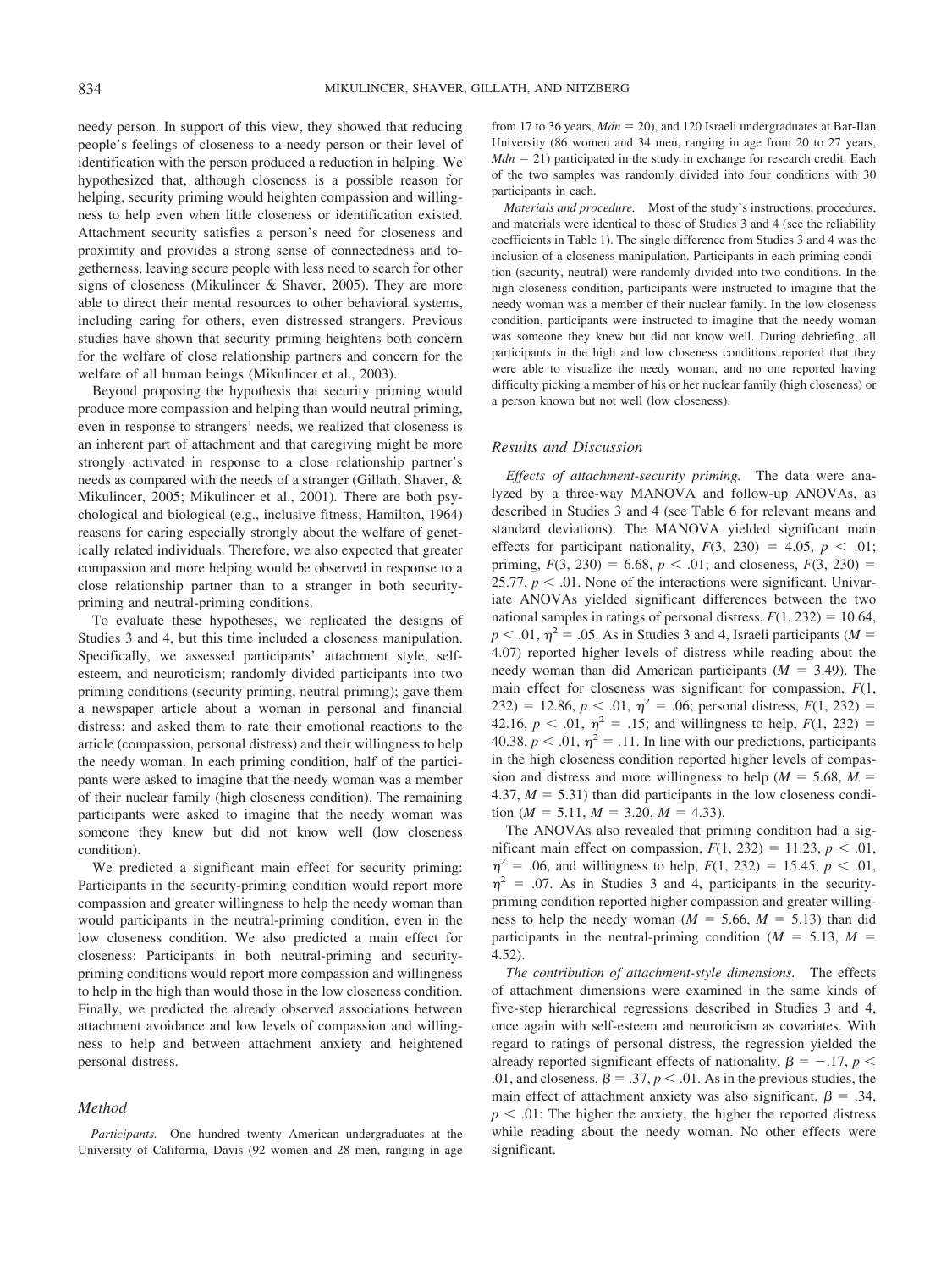|--|--|

| Measure             |                  |                   | Neutral priming   | Security priming  |                |  |  |
|---------------------|------------------|-------------------|-------------------|-------------------|----------------|--|--|
|                     |                  | Low closeness     | High closeness    | Low closeness     | High closeness |  |  |
| Compassion          |                  |                   |                   |                   |                |  |  |
| American sample     | M                | $4.64^{\rm a}$    | $5.30^{b}$        | 5.59 <sup>b</sup> | $5.55^{\rm b}$ |  |  |
|                     | SD               | 1.27              | 1.26              | 1.22              | 1.24           |  |  |
| Israeli sample      | M                | 4.78 <sup>a</sup> | $5.80^{b}$        | $5.43^{b}$        | $6.09^{bc}$    |  |  |
|                     | SD               | 1.19              | 1.20              | 1.09              | 1.16           |  |  |
| Personal distress   |                  |                   |                   |                   |                |  |  |
| American sample     | $\boldsymbol{M}$ | 3.19 <sup>a</sup> | 4.03 <sup>b</sup> | 2.86 <sup>a</sup> | $3.86^{b}$     |  |  |
|                     | SD               | 1.18              | 1.39              | 1.18              | 1.54           |  |  |
| Israeli sample      | M                | 3.27 <sup>a</sup> | 4.62 <sup>b</sup> | $3.45^{\rm a}$    | $4.95^{b}$     |  |  |
|                     | SD               | 1.59              | 1.51              | 1.34              | 1.38           |  |  |
| Willingness to help |                  |                   |                   |                   |                |  |  |
| American sample     | M                | $4.23^{\rm a}$    | 5.04 <sup>b</sup> | 4.87 <sup>b</sup> | $5.35^{bc}$    |  |  |
|                     | SD               | 1.35              | 1.39              | 1.22              | 1.14           |  |  |
| Israeli sample      | $\overline{M}$   | $3.58^{a}$        | $5.23^{bc}$       | $4.65^{\rm b}$    | $5.63^{\circ}$ |  |  |
|                     | SD               | 1.08              | 1.13              | 1.22              | 0.94           |  |  |

*Means and SDs for Compassion, Distress, and Willingness to Help According to Sample Nationality, Priming Condition, and Closeness to the Needy Woman (Study 5)*

*Note.* Means with different letters within a row were significantly different at  $p < .01$ .

With regard to compassion and willingness to help, the regressions yielded the already reported main effects of security priming,  $\beta$ s of .16 and .21,  $p s < .01$ , and closeness,  $\beta s$  of .18 and .34,  $p s <$ .01. The unique main effect of avoidance was also significant,  $\beta =$  $-0.31, p < 0.01$  for compassion,  $\beta = -0.18, p < 0.01$  for willingness to help: The higher the avoidance, the lower the compassion and willingness to help. No other effects were significant.

*Conclusions.* Overall, participants in the security-priming condition reported more compassion and more willingness to help than did participants in the neutral-priming condition, even in the low closeness condition. The findings also included a strong effect for the closeness manipulation: Participants were most willing to help when they imagined the needy woman to be a member of their nuclear family. Moreover, the findings replicated previous results concerning the inverse associations between attachment avoidance and compassionate, helpful responses and the positive association between attachment anxiety and personal distress, while showing that these associations were not explained by self-esteem or neuroticism.

#### General Discussion

Five experiments addressed several questions left unanswered by previous studies of the effects of attachment security on empathy, compassion, and altruism. First, in our previous experimental studies (Mikulincer et al., 2001), we assessed self-reported emotional reactions, especially personal distress and compassion, but not helping behavior. This left unanswered the important question of whether manipulated attachment security actually fosters such behavior. Second, in our previous experimental studies of the effects of security priming on compassion (Mikulincer et al., 2001), we included only participants from Israel. We wanted to explore the generalizability of the findings to another society. Thus, in the studies reported in this article we conducted parallel experiments in Israel and the United States. Third, we wanted to examine the mental processes underlying links between experimentally enhanced attachment security and helping behavior by focusing on the extent to which these links reflect genuine, altruistic motives— helping with the ultimate goal of benefiting a suffering person— or are dependent on other egoistic motives of helping. In general, we were attempting to create and understand effects of the attachment system on the caregiving system, two behavioral systems postulated by Bowlby (1969/1982).

Across the five experiments, attachment-security priming led to greater compassion and willingness to help a person in distress; these effects occurred repeatedly, reliably, and in two different societies. In Studies 1 and 2, security priming also increased participants' actual agreement to replace a suffering woman and shoulder the burden of enduring her aversive tasks. In all five experiments, attachment avoidance was associated with lower levels of rated compassion and willingness to help a suffering woman, whereas attachment anxiety was consistently associated with higher levels of personal distress that did not translate into helpful behavior. In Studies 3–5, neither self-esteem nor neuroticism proved to be adequate alternative explanations of the attachment-related effects. The major findings were remarkably consistent across Israeli and American samples, even though there were cross-national differences (discussed below) in mean levels of compassion, personal distress, and willingness to help.

In Studies 3 and 4, security priming led to greater compassion and willingness to help even when there was no egoistic reason (no empathic joy, no mood relief) for helping. That is, the absence of egoistic motives did not succeed in undermining the beneficial effects of experimentally enhanced security. Findings of Studies 3 and 4 also showed that these egoistic motives regulated the helpfulness of the more avoidant participants, who consistently exhibited greater willingness to help only when there were egoistic reasons for doing so (empathic joy, mood relief). In Study 5, although participants were more inclined to help a distressed family member than a distressed acquaintance, regardless of dispositional attachment orientation, the beneficial effects of experi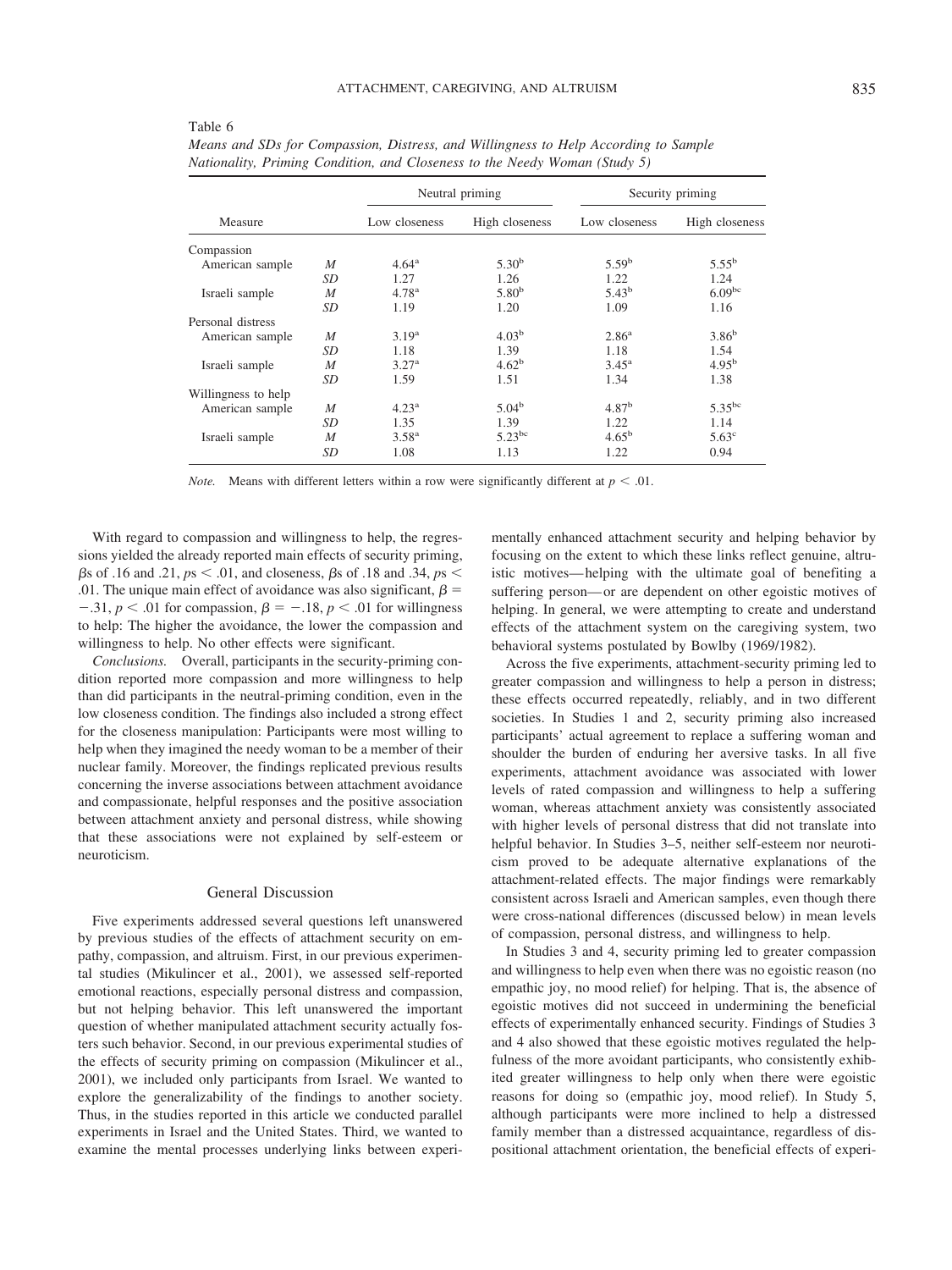mentally enhanced security were still notable even in the acquaintance condition.

Dispositional and experimentally induced security had similar effects and correlates in Israel and the United States, but in Studies 1 and 2, American participants reported higher personal distress while witnessing a suffering fellow student compared with their Israeli counterparts. One possible explanation of these differences is that the Israeli students were somewhat older on average, and most of them had served in the military. They might have considered such things as looking at pictures of accident victims and plunging a hand into ice water less disturbing than the younger, generally more sheltered American students did.

In contrast, Israeli students in Studies 3 and 5 reported higher levels of personal distress than did their American counterparts while reading about a destitute woman who was having trouble feeding her family. It is possible that societal norms concerning poverty and social (vs. personal) responsibility for health and welfare are different in Israel and the United States. (Taxes for social welfare are proportionally much higher in Israel, for example.) Alternatively, Israeli students were older on average and might either have or be closer to having children of their own, thereby making them more sensitive and responsive to the suffering of the needy woman's children. In Study 4, Israeli participants again reported higher levels of personal distress while reading about a needy woman than American participants did, although American participants reported higher personal willingness to help the woman than Israeli participants did, perhaps again suggesting that in Israel it is more clearly the entire society's responsibility to provide assistance to the poor. Whatever the reasons for these cross-national differences, they did not interact statistically with the attachment-related processes under study here and therefore do not challenge our interpretation of those processes.

Theoretically, the cumulative evidence from the five experiments, especially when combined with the correlational evidence assembled in previous studies (Gillath et al., 2005), indicates that the sense of attachment security, whether established in a person's long-term relationship history or nudged upward by subliminal or supraliminal priming, makes altruistic caregiving more likely. And this effect of security (as was the case in our previous survey studies of community volunteering) is essentially the same in Israel and the United States. Although there are other reasons for one person to help another, the observed effects of attachment security do not depend on alternative egoistic motives, such as a person's desire to improve his or her own mood, the desire to share a suffering person's relief, or the desire to help a family member. These conclusions are important for attachment theory, which views helping behavior as an output of an altruistic, other-oriented caregiving system.

On the basis of an attachment perspective, we believe that a sense of attachment security allows a redistribution of attention and resources, away from self-protection and toward other behavioral systems, including the caregiving system, which operates through such mechanisms as empathy and compassion. This idea implies that empathic concern and compassion are somewhat effortful processes that demand attentional and cognitive resources and can be interfered with by worries and anxieties as well as other emotional and cognitive demands. However, there is no empirical evidence regarding the amount of attentional and cognitive resources needed for empathizing with another person or evidence regarding the specific cognitive or neural paths by which competing tasks or demands interfere with empathy and compassion. Further studies should explore this issue and examine whether empathy and compassion are effortful processes.

Beyond this transfer of resources from self-protection to other systems, three additional mechanisms may contribute to empathy, compassion, and altruistic helping following activation of a sense of attachment security. First, attachment security allows people to feel comfortable with closeness and interdependence (Collins & Read, 1990; Hazan & Shaver, 1987). This comfort can, in turn, facilitate approaching others in need, because to provide comfort and assistance a person typically has to accept others' needs for sympathy and temporary dependency (Lehman, Ellard, & Wortman, 1986). Second, security priming activates mental representations of available and caring others, which may make it easier to construe a distressed partner as deserving sympathy and compassion, hence motivating a person to provide comfort and support. Third, security priming can activate positive models of self, which may sustain a sense of control and confidence in one's ability to address others' suffering, a task that can otherwise generate a great deal of personal distress in a potential caregiver (e.g., Batson, 1987; Losoya & Eisenberg, 2001). These additional ideas should be tested in future studies.

It is important to mention that our findings contradict at least one interpretation involving the third mechanism just described. Across all five experiments, contextual priming of attachment security did not reduce the personal distress aroused by a suffering woman's plight. If enhanced attachment security works by allowing caregiving motives and actions to come to the fore, it apparently does not do so by virtue of eliminating empathic personal distress. The exact nature of the intervening processes is therefore still open to further research.

The five studies also documented effects of two kinds of dispositional attachment insecurity. Attachment anxiety was consistently associated with personal distress, which did not, in itself, contribute to compassionate or helpful responses. In other words, personal distress appears to be mostly a self-oriented reaction, not an instigator of care for another person. Attachment avoidance was consistently associated with less compassion and less willingness to help a suffering woman. Attachment avoidance involves a detached attitude toward others' suffering (a defensive cognitive– affective distancing from all sources of distress and pain, especially those that involve intimate contact and expressions of vulnerability) and a lack of concern for others' welfare (Mikulincer, et al., 2003). It is interesting to note that Studies 3 and 4 indicated that these inhibitory effects of avoidance depended on the absence of other egoistic reasons for helping, such as mood enhancement and empathic joy. Specifically, avoidant participants evinced relatively high willingness to help a person in distress only when it might improve their own mood or allow them to experience empathic joy. Such egoistic concerns held less sway over participants who were either dispositionally less avoidant (i.e., more secure in one sense) or under the influence of a security-enhancing prime. It seems, therefore, that attachment security counteracts some of the egoistic motives that underlie avoidant people's reluctance to help.

These findings fit with our recent two-level model of psychological functioning (Mikulincer & Shaver, 2005). In this model, attachment-figure availability and the resulting sense of attach-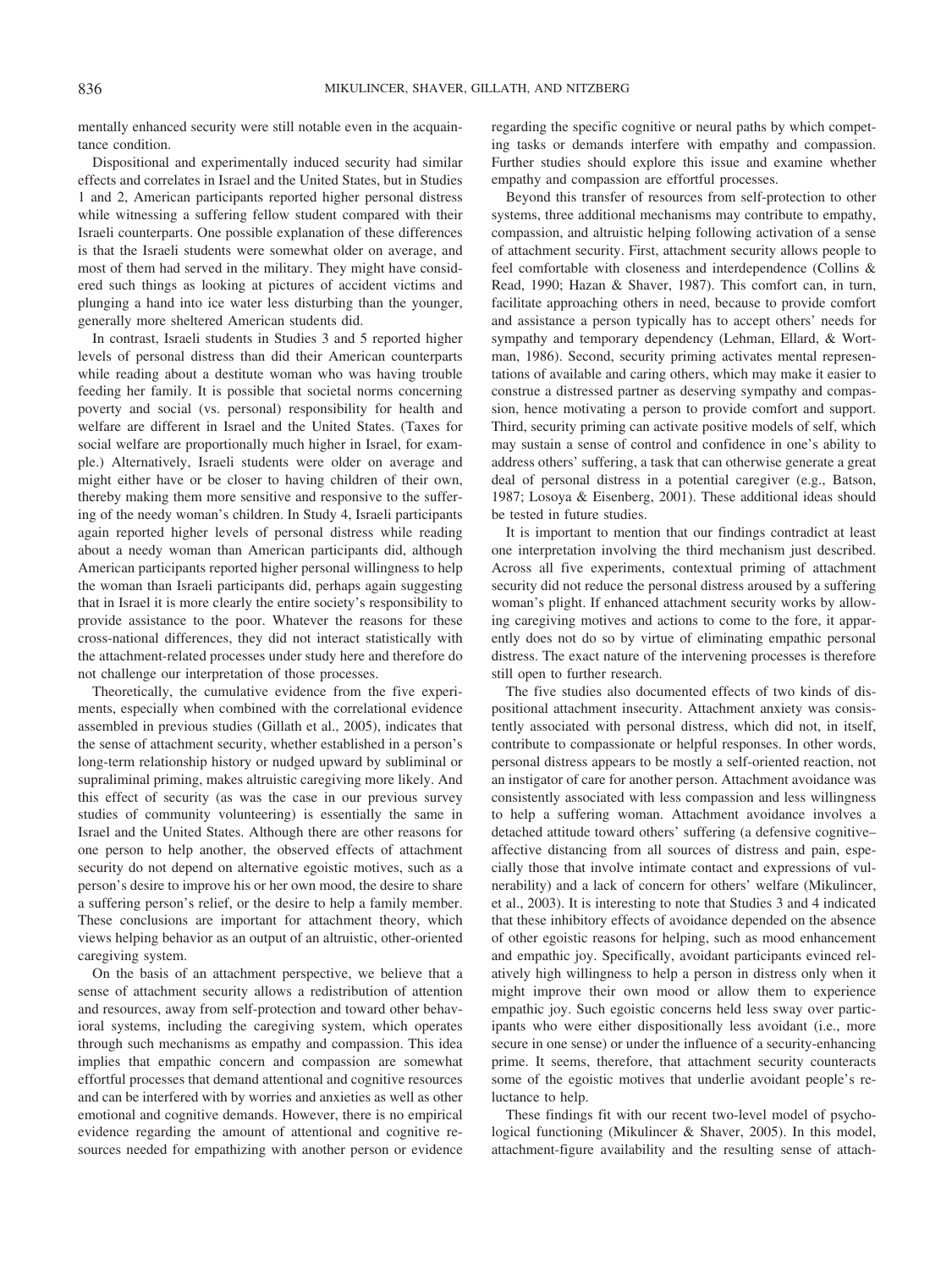ment security provide a stable and secure foundation for psychological well being. Being able to count on available and loving attachment figures during times of threat or need provides an important sense of personal safety and protection and a persisting sense of self-worth. Representations of attachment security act as resilience resources that maintain emotional equanimity and effective psychological functioning without the need for other defensive maneuvers. Furthermore, attachment security facilitates the optimal functioning of other behavioral systems, including the caregiving system, which involves compassionate, loving attitudes toward others even when helping does not produce any other personal benefit.

A second level of defenses is required when a person fails to form secure attachments and is unable to maintain a solid and stable psychological foundation. For an insecurely attached person, many everyday experiences challenge the sense of safety and threaten the person's already tenuous hold on life, self, and identity. At this secondary, defensive level, a "prevention motivational orientation" (Higgins, 1998) and the use of ego-protective defenses can sometimes compensate for the absence of attachment security, create a façade of self-esteem and self-efficacy, and contribute some degree of emotional equanimity and adjustment. However, the natural functioning of the caregiving system can be damaged by such a defensive stance, subordinating its operation to selfprotective goals and strategies. That is, the caregiving system is activated mainly when helping others provides an opportunity to improve one's own mood or enhance one's own self-esteem.

This line of reasoning implies that child rearing practices and behavior in close relationships that engender attachment insecurity are likely to undermine or distort the insecure person's subsequent compassion and altruism. In our studies, people high on the avoidant attachment dimension were consistently less compassionate and less altruistic than their more secure counterparts. Also, people high on the anxiety dimension were prone to personal distress in response to a needy person's plight without this distress leading to greater altruism. Thus, if we wish to help children and adults develop their natural potential for compassion and altruism, one way to do so would be to help them achieve attachment security.

Our research also supports the view that the caregiving system is basically guided by the altruistic, benevolent goal of promoting others' welfare (Batson, 1991) and that egoistic motives for helping are rooted in a lack of attachment security that interferes with smooth functioning of the caregiving system. Unlike selfish gene theories of human behavior (e.g., Dawkins, 1976/1989), which discourage us from imagining that evolution equipped *Homo sapiens* with a capacity for compassion and care, our findings and reasoning suggest that the same caregiving behavioral system that evolved to assure adequate care for vulnerable, dependent children can be extended to include care and concern for other people in need, even if we often care more for people with whom we are closely related, either psychologically or genetically. Our findings indicate that the attachment behavioral system affects the caregiving system, making it likely that heightening security will yield benefits in the realm of compassionate, altruistic behavior.

Our findings also indicate that the caregiving system can be generalized or extended to help a stranger and that attachment security can facilitate such a generalized compassionate attitude toward humanity. Although the prototypical biological function of the caregiving system is to facilitate the survival of offspring, which should cause it to be most strongly applied to people with whom one has a close relationship, recurrent functioning of the caregiving system in favorable, security-providing environments might transform empathy, compassion, and altruistic helping into chronically accessible orientations, traits, or skills that can be contextually activated by the presence of a distressed person, even a stranger in need. That is, what begins as a caring tendency toward specific figures (especially offspring) can become transformed and generalized into a prosocial disposition or trait that is applied very broadly. Further research should explore this hypothesized developmental process.

We also found that the effects of attachment-security priming on compassion and helping did not depend on dispositional attachment orientations. That is, contextual activation of attachment security led to greater compassion and willingness to help independent of variations in attachment anxiety and avoidance. This implies that temporary activation of the sense of attachment security allows even chronically insecure people to react to others' needs in ways similar to those of people with a more secure attachment style. Contextual augmentation of security may remind people of similar experiences stored in memory, inhibit incongruent memories of attachment insecurity, and bring to mind schemas that are congruent with security. Contextual activation of a particular mental representation of attachment security may spread throughout a person's semantic memory network, causing the person temporarily to become more compassionate or helpful, in line with the activated representation. It is important to note, however, that our findings suggest that temporary effects of security enhancement coexist with the effects of dispositional attachment orientations. That is, reactions to others' needs are concurrently affected by experimentally enhanced attachment security and by chronically accessible schemas related to attachment avoidance and anxiety.

It should be recalled that two small studies were conducted to clarify the findings of Study 1. In the absence of those studies, it seemed possible that priming a sense of attachment security also directly activates the caregiving system. Instead, the two additional studies showed that supraliminal or subliminal primes reminding participants of supportive attachment figures did not directly activate explicit or implicit representations of caregiving. Of course, it is still possible that our security primes evoked feelings of interdependence and love, because representations of attachment figures' love and interdependence are a core component of attachment security. However, the fact that the effects of dispositional attachment orientations paralleled the effects of the priming procedure strengthens our confidence in the relevance of attachmentrelated representations for explaining care-oriented reactions to others' needs. Moreover, other studies have shown beneficial effects of the same attachment-security inductions on what Bowlby (1969/1982) called the exploration system (e.g., Mikulincer & Arad, 1999), and these would be difficult to explain in terms of activation of the caregiving system.

Another possible limitation of the current studies is the overrepresentation of women in the samples. Although gender played no significant moderating role in these or our previous studies involving security manipulations (e.g., Mikulincer et al., 2001; Mikulincer & Shaver, 2001), the small number of men nevertheless makes it difficult to generalize our conclusions to both genders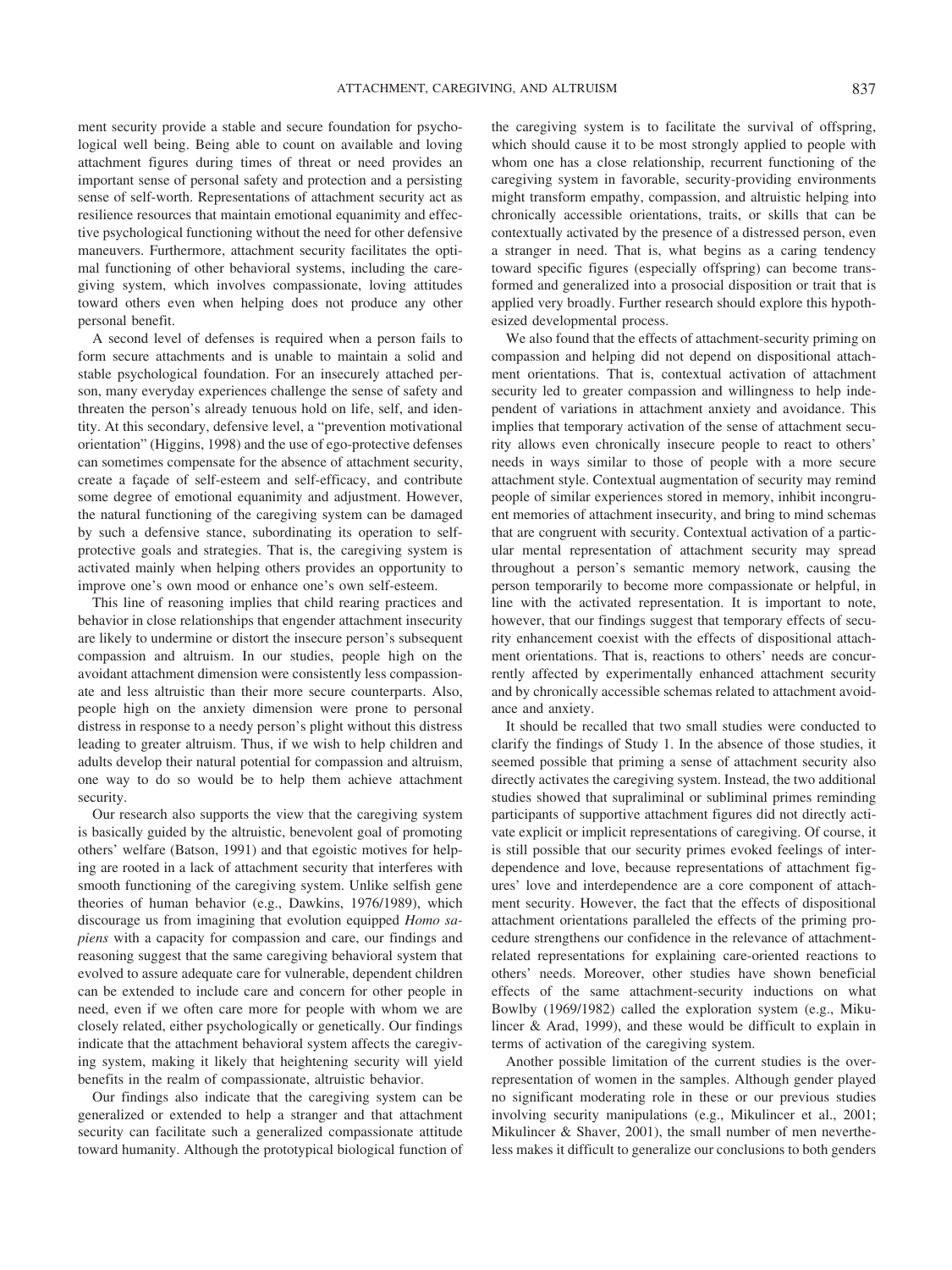with confidence. Future studies should include more men so that gender differences in the attachment-caregiving link can be examined with higher power. As we mentioned earlier, it would also be useful to systematically vary the gender of the experimenter (in studies like our Studies 1 and 2) and the suffering other. In the studies reported here, the suffering other was always a woman.

Our findings do not imply that reactions to others' needs are exclusively determined by a sense of attachment security. In fact, as reflected in the observed differences between the Israeli and the American samples, sociocultural and motivational factors undoubtedly play a role in shaping these reactions. Nevertheless, we have shown that attachment security, whether dispositionally present or contextually enhanced, fosters compassion and altruism and appears to work similarly in different societies. The discovery and repeated documentation of these processes cause us to be more optimistic about both attachment theory and the potential of human beings to achieve a more humane level of mutual coexistence and support.

#### References

- Ainsworth, M. D. S., Blehar, M. C., Waters, E., & Wall, S. (1978). *Patterns of attachment: Assessed in the strange situation and at home.* Hillsdale, NJ: Erlbaum.
- Baldwin, M. W., Fehr, B., Keedian, E., Seidel, M., & Thomson, D. W. (1993). An exploration of the relational schemata underlying attachment styles: Self-report and lexical decision approaches. *Personality and Social Psychology Bulletin, 19,* 746 –754.
- Baldwin, M. W., Keelan, J. P. R., Fehr, B., Enns, V., & Koh Rangarajoo, E. (1996). Social-cognitive conceptualization of attachment working models: Availability and accessibility effects. *Journal of Personality and Social Psychology, 71,* 94 –109.
- Bartholomew, K., & Horowitz, L. M. (1991). Attachment styles among young adults: A test of a four-category model. *Journal of Personality and Social Psychology, 61,* 226 –244.
- Batson, C. D. (1987). Prosocial motivation: Is it ever truly altruistic? In L. Berkowitz (Ed.), *Advances in experimental social psychology* (Vol. 20, pp. 65–122). New York: Academic Press.
- Batson, C. D. (1991). *The altruism question: Toward a socialpsychological answer.* Hillsdale, NJ: Erlbaum.
- Batson, C. D. (2002). Addressing the altruism question experimentally. In S. G. Post, L. G. Underwood, J. P. Schloss, & W. B. Hurlburt (Eds.), *Altruism and altruistic love.* New York: Oxford University Press.
- Batson, C. D., Batson, J. G., Griffitt, C. A., Barrientos, S., Brandt, J. R., Sprengelmeyer, P., & Bayly, M. J. (1989). Negative-state relief and the empathy-altruism hypothesis. *Journal of Personality and Social Psychology, 56,* 922–933.
- Batson, C. D., Chang, J., Orr, R., & Rowland, J. (2002). Empathy, attitudes, and action: Can feeling for a member of a stigmatized group motivate one to help the group? *Personality and Social Psychology Bulletin, 28,* 1656 –1666.
- Batson, C. D., Fultz, J., & Schoenrade, P. A. (1987). Distress and empathy: Two qualitatively distinct vicarious emotions with different motivational consequences. *Journal of Personality, 55,* 19 –39.
- Bowlby, J. (1973). *Attachment and loss: Vol. 2. Separation: Anxiety and anger.* New York: Basic Books.
- Bowlby, J. (1980). *Attachment and loss: Vol. 3. Sadness and depression.* New York: Basic Books.
- Bowlby, J. (1982). *Attachment and loss: Vol. 1. Attachment* (2nd ed.). New York: Basic Books. (Original work published 1969)
- Brennan, K. A., Clark, C. L., & Shaver, P. R. (1998). Self-report measurement of adult attachment: An integrative overview. In J. A. Simpson &

W. S. Rholes (Eds.), *Attachment theory and close relationships* (pp. 46 –76). New York: Guilford Press.

- Cialdini, R. B., Brown, S. L., Lewis, B. P., Luce, C., & Neuberg, S. L. (1997). Reinterpreting the empathy-altruism relationship: When one into one equals oneness. *Journal of Personality and Social Psychology, 73,* 481– 494.
- Cialdini, R. B., Schaller, M., Houlihan, D., Arps, K., Fultz, J., & Beaman, A. L. (1987). Empathy-based helping: Is it selflessly or selfishly motivated? *Journal of Personality and Social Psychology, 52,* 749 –758.
- Collins, N. L., & Feeney, B. C. (2000). A safe haven: An attachment theory perspective on support seeking and caregiving in intimate relationships. *Journal of Personality and Social Psychology, 78,* 1053–1073.
- Collins, N. L., & Read, S. J. (1990). Adult attachment, working models, and relationship quality in dating couples. *Journal of Personality and Social Psychology, 58,* 644 – 663.
- Collins, N. L., & Read, S. J. (1994). Cognitive representations of attachment: The structure and function of working models. In K. Bartholomew & D. Perlman (Eds.), *Attachment processes in adulthood* (pp. 53–92). London: Jessica Kingsley.
- Crowell, J. A., & Feldman, S. S. (1991). Mothers' working models of attachment relationships and mother and child behavior during separation and reunion. *Developmental Psychology, 27,* 597– 605.
- Dawkins, R. (1989). *The selfish gene.* New York: Oxford University Press. (Original work published 1976)
- Eysenck, H. J., & Eysenck, S. B. G. (1967). *Personality structure and measurement.* London: Routledge & Kegan Paul.
- Feeney, B. C., & Collins, N. L. (2001). Predictors of caregiving in adult intimate relationships: An attachment theoretical perspective. *Journal of Personality and Social Psychology, 80,* 972–994.
- Feeney, J. A. (1996). Attachment, caregiving, and marital satisfaction. *Personal Relationships, 3,* 401– 416.
- Feeney, J. A. (2002). Attachment, marital interaction, and relationship satisfaction: A diary study. *Personal Relationships, 9,* 39 –55.
- Feeney, J. A., & Hohaus, L. (2001). Attachment and spousal caregiving. *Personal Relationships, 8,* 21–39.
- Fraley, R. C., & Davis, K. E. (1997). Attachment formation and transfer in young adults' close friendships and romantic relationships. *Personal Relationships, 4,* 131–144.
- Fraley, R. C., & Shaver, P. R. (2000). Adult romantic attachment: Theoretical developments, emerging controversies, and unanswered questions. *Review of General Psychology, 4,* 132–154.
- Gillath, O., Shaver, P. R., & Mikulincer, M. (2005). An attachmenttheoretical approach to compassion and altruism. In P. Gilbert (Ed.), *Compassion: Its nature and use in psychotherapy* (pp. 121–147). London: Brunner-Routledge.
- Gillath, O., Shaver, P. R., Mikulincer, M., Nitzberg, R. A., Erez, A., & van IJzendoorn, M. H. (2005). Attachment, caregiving, and volunteering: Placing volunteerism in an attachment-theoretical framework. *Personal Relationships, 12*, 425– 446
- Hamilton, W. D. (1964). The genetical evolution of social behavior, I and II. *Journal of Theoretical Biology, 7,* 1–52.
- Hazan, C., Hutt, M. J., Sturgeon, J., & Bricker, T. (1991, April). *The process of relinquishing parents as attachment figures.* Paper presented at the biennial meetings of the Society for Research in Child Development, Seattle, WA.
- Hazan, C., & Shaver, P. R. (1987). Romantic love conceptualized as an attachment process. *Journal of Personality and Social Psychology, 52,* 511–524.
- Higgins, E. T. (1998). Promotion and prevention: Regulatory focus as a motivational principle. In P. M. Zanna (Ed.), *Advances in experimental social psychology* (Vol. 30, pp. 1– 46). New York: Academic Press.
- Kestenbaum, R., Farber, E. A., & Sroufe, L. A. (1989). Individual differences in empathy among preschoolers: Relation to attachment history. In N. Eisenberg (Ed.), *Empathy and related emotional competence. Vol. 44,*